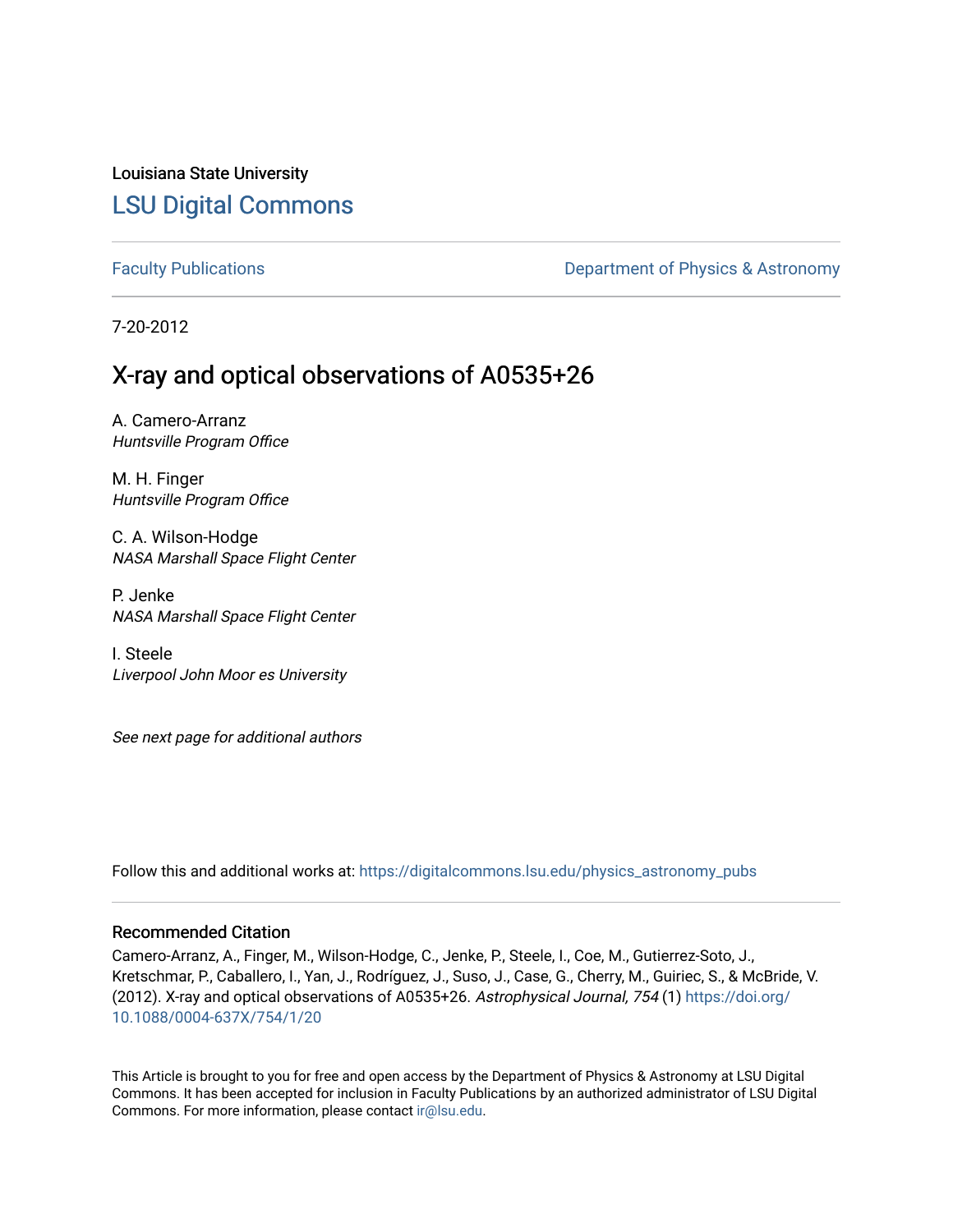# Authors

A. Camero-Arranz, M. H. Finger, C. A. Wilson-Hodge, P. Jenke, I. Steele, M. J. Coe, J. Gutierrez-Soto, P. Kretschmar, I. Caballero, J. Yan, J. Rodríguez, J. Suso, G. Case, M. L. Cherry, S. Guiriec, and V. A. McBride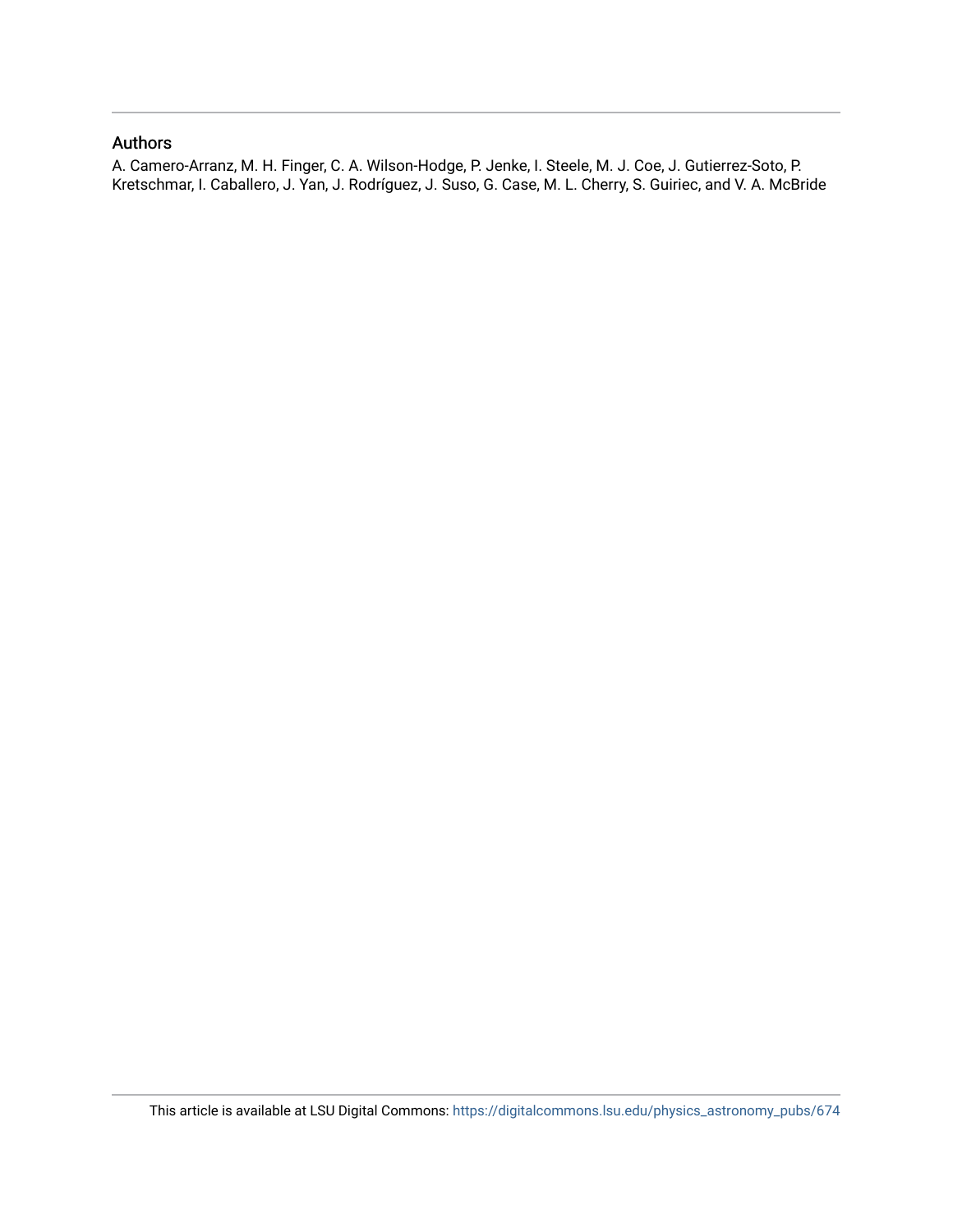# X-RAY AND OPTICAL OBSERVATIONS OF A 0535+26

A. CAMERO-ARRANZ<sup>1,2</sup>, M. H. FINGER<sup>1,2</sup>, C. A. WILSON-HODGE<sup>2</sup>, P. JENKE<sup>2</sup>, I. STEELE<sup>3</sup>, M. J. COE<sup>4</sup>, J. GUTIERREZ-SOTO<sup>5,6</sup>,

P. KRETSCHMAR<sup>7</sup>, I. CABALLERO<sup>8</sup>, J. YAN<sup>9</sup>, J. RODRÍGUEZ<sup>8</sup>, J. SUSO<sup>10</sup>, G. CASE<sup>11</sup>, M. L. CHERRY<sup>11</sup>,

S. GUIRIEC<sup>12</sup>, AND V. A. MCBRIDE<sup>4</sup><br><sup>1</sup> Universities Space Research Association, Huntsville, AL 35806, USA

<sup>2</sup> Space Science Office, VP62, NASA/Marshall Space Flight Center, Huntsville, AL 35812, USA<br><sup>3</sup> Liverpool J. Moore's University, Kingsway House, Hatton Garden, Liverpool L3 2AJ, UK<br><sup>4</sup> University of Southampton, Universi

<sup>10</sup> University of Valencia, Polígono de la Coma, s/n, 46980 Paterna, Spain <sup>11</sup> Louisiana State University, Boton Rouge, LA 70803, USA <sup>12</sup> NASA GSFC, Greenbelt, MD 20771, USA

*Received 2011 September 18; accepted 2012 May 14; published 2012 June 29*

#### ABSTRACT

We present recent contemporaneous X-ray and optical observations of the Be/X-ray binary system A 0535+26 with the *Fermi*/Gamma-ray Burst Monitor (GBM) and several ground-based observatories. These new observations are put into the context of the rich historical data (since ∼1978) and discussed in terms of the neutron-star–Be-disk interaction. The Be circumstellar disk was exceptionally large just before the 2009 December giant outburst, which may explain the origin of the unusual recent X-ray activity of this source. We found a peculiar evolution of the pulse profile during this giant outburst, with the two main components evolving in opposite ways with energy. A hard 30–70 mHz X-ray quasi-periodic oscillation was detected with GBM during this 2009 December giant outburst. It becomes stronger with increasing energy and disappears at energies below 25 keV. In the long term a strong optical/X-ray correlation was found for this system, however in the medium term the Hα equivalent width and the *V*-band brightness showed an anti-correlation after ∼2002 August. Each giant X-ray outburst occurred during a decline phase of the optical brightness, while the H $\alpha$  showed a strong emission. In late 2010 and before the 2011 February outburst, rapid  $V/R$  variations are observed in the strength of the two peaks of the H $\alpha$  line. These had a period of ∼25 days and we suggest the presence of a global one-armed oscillation to explain this scenario. A general pattern might be inferred, where the disk becomes weaker and shows V /R variability beginning <sup>∼</sup>6 months following a giant outburst.

*Key words:* accretion, accretion disks – pulsars: individual (A 0535+26) – stars: emission-line, Be – stars: neutron – X-rays: binaries

*Online-only material:* color figures

#### 1. INTRODUCTION

X-ray binaries are composed of a donor star, usually still on the main sequence, and an accreting compact object, which is either a neutron star or black hole. If periodic pulsations are detected from an X-ray binary, the compact object must be a neutron star and the system is called an accreting X-ray pulsar. The largest sub-group of high-mass X-ray binaries are the so-called Be/X-ray binaries (BeXRBs) in which the companion is a dwarf, subgiant, or giant OBe star. Be stars are rapidly rotating objects with a quasi-Keplerian disk around their equator. The ultimate cause of the formation of the disk is still under debate (Townsend et al. 2004). In BeXRBs the optical and infrared emission is dominated by Be star companion and characterized by spectral lines in emission (particularly those of the Balmer series) and an IR excess, revealing the physical state of the mass donor component. In particular, the detection of emission-line features from the companion will confirm the presence of a disk around its equator (Coe et al. 2006).

Most BeXRBs are transient systems. Historically, their outbursts have been divided into two classes. In the long term, the X-ray variability of the transient BeXRB is characterized by type I (or normal) outbursts. These are regular and (quasi)periodic outbursts, normally peaking at or close to periastron passage of the neutron star, and reaching peak luminosities  $L_X \leq 10^{37}$  erg s<sup>-1</sup>. Type II (or giant) outbursts reach luminosities of the order of the Eddington luminosity for a neutron star (i.e., when the gravitational attraction balances the outward radiation force on the accreting material;  $L_X \sim 10^{38}$  erg s<sup>-1</sup>; Frank et al. 2002) and become the brightest objects of the X-ray sky. During type II outbursts, an accretion disk may form. Unlike normal outbursts, giant outbursts have no consistently preferred orbital phase (Wilson et al. 2008).

A 0535+26 is a transient BeXRB pulsar, discovered by *Ariel V* in 1975 (Rosenberg et al. 1975; Coe et al. 1975). The orbital period is ∼111 days with a pulse period of ∼103 s in a eccentric orbit ( $e \sim 0.47$ ; Finger et al. 1996, and references therein). The optical counterpart is the O9.7 IIIe star HDE 245770 (Giangrande et al. 1980). An exhaustive review of observations at different wavelengths from 1970 until 1989 is found in Giovannelli & Graziati (1992).

This system shows both giant and normal outbursts. The model of Okazaki & Negueruela (2001) attempts to explain the origin of type I and II outbursts by the truncation of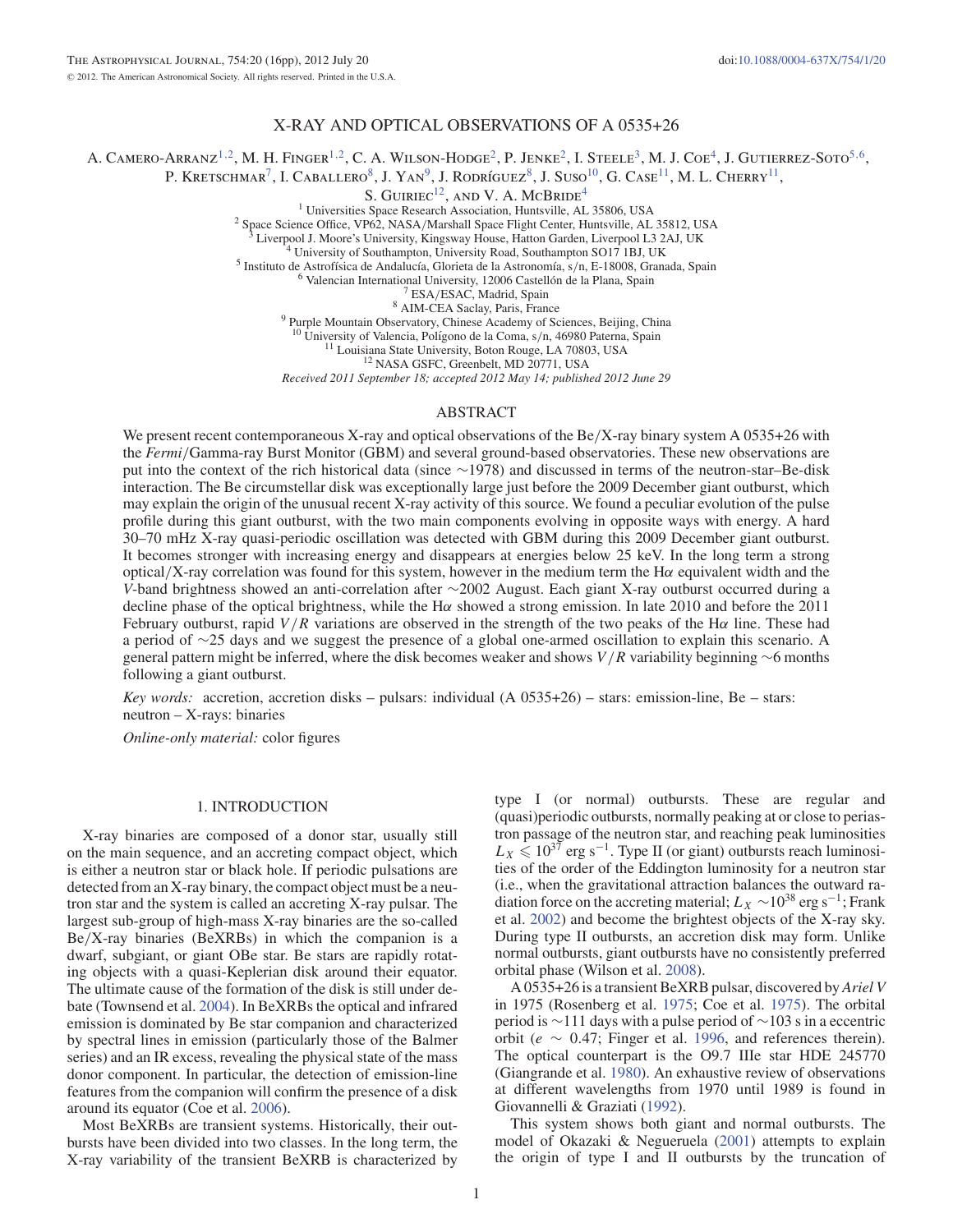the circumstellar disk at a resonance radius between the disk Keplerian velocity and the orbit of the neutron star. Whether or not type I or II outbursts are produced depends on the eccentricity of the system. For the case of the moderate eccentricity of A 0535+26 ( $e = 0.47$ ), both types of behavior are possible as the disk expands and contracts between different resonant radii (Haigh et al. 2004; Coe et al. 2006). We would therefore expect some correlation between the disk status as inferred from  $H\alpha$ equivalent width (EW) and profile and the presence or otherwise of X-ray outbursts.

High-dispersion optical spectroscopic observations of this source during and after the 2009 December giant outburst showed drastic variabilities and indicated the existence of a warped component (Moritani et al. 2011). A gas stream from a dense part of the Be disk to the neutron star is implied. Yan et al. (2012) found an anti-correlation between the optical brightness and the H $\alpha$  intensity in 2009 observations. This indicated that a mass ejection event had taken place before the 2009 giant X-ray outburst. Near-IR monitoring during the 2011 February giant outburst and X-ray quiescent phases showed a ∼12% reduction in the near-IR flux during the periastron passage of the neutron star (Naik et al. 2012). No changes in the spectra were found.

During the 1994 giant outburst, broad quasi-periodic oscillations (QPOs) from 27 to 72 mHz were detected (Finger et al. 1996), confirming the presence of an accretion disk. In the 1989 March/April giant outburst, two cyclotron resonance scattering features were detected at 45 keV and 100 keV (Kendziorra et al. 1994), from which a magnetic field of  $B \sim 4 \times 10^{12}$  G was inferred. First cyclotron line studies of the recent outbursts of A 0535+26 that took place in 2009/2010 have been presented by Caballero et al. (2011b). The cyclotron line energy evolution revealed no significant variation of the cyclotron line energy. High-resolution grating spectroscopy of A 0535+262 with *Chandra* detected for the first time an absorption consistent with the presence of a highly ionized outflow (Reynolds & Miller 2010), supporting the picture of a continued large-scale outflow at large accretion rates but in a non-jet form. Gamma-ray observations of A 0535+26 with VERITAS at very high energies (VHE;  $E \ge 100$  GeV) were analyzed by Acciari et al. (2011) during the X-ray giant outburst in 2009 December. No VHE emission was evident at any time. They also examined data from the contemporaneous observations of A 0535+26 from the *Fermi*/Large Area Telescope at high-energy photons (*E* > 0.1 GeV) and failed to detect the source at GeV energies.

In this work we present contemporaneous X-ray/optical observations of the BeXRB system A 0535+26.We will interpret the data in terms of the Be-disk interaction with the neutron star companion. We include new optical observations from 2009 October until 2011 March (MJD 55082 to 55665), from the Spanish Astronomical Observatories of Sierra Nevada (OSN), University of Valencia (OAO), and the Liverpool Telescope (LT, La Palma) as well as the Chinese Xinglong Station of National Astronomical Observatories (NAOC), and simultaneous X-ray observations by the *Fermi*/GBM.

# 2. OBSERVATIONS AND ANALYSIS

In order to study the long-term X-ray behavior of A 0535+26, we have collected observations from a variety of sources. X-ray flux measurements by distinct missions from 1970 until 1989 were obtained from Giovannelli & Graziati (1992). Earth occultation observations with *Compton Gamma Ray* *Observatory*/BATSE were provided by the team<sup>13</sup> covering the period from 1991 to 2000. *Rossi X-Ray Timing Explorer*  $(RXTE)$  data provided by the All Sky Monitor  $(ASM)$ <sup>14</sup> team and *Swift*/BAT transient monitor results provided by the *Swift*/BAT team<sup>15</sup> extend the monitoring up to date. X-ray timing measurements were obtained from *RXTE* and GBM. Optical measurements were obtained from several sources, described below.

In addition, in this work we present results for the continuous monitoring of A 0535+26 by *Fermi* GBM (Meegan et al. 2009) since 2008 June 11. The GBM is an all-sky instrument sensitive to X-rays and gamma rays with energies between ∼8 keV and ∼40 MeV. GBM includes 12 sodium iodide (NaI) scintillation detectors and 2 bismuth germanate (BGO) scintillation detectors. The NaI detectors cover the lower part of the energy range, from 8 keV to about 1 MeV. The BGO detectors cover the energy range of ∼150 keV to ∼40 MeV. Only data from the NaI detectors were used in the analysis presented here.

All the total-flux light curves for A 0535+26 by GBM were obtained using the Earth occultation technique<sup>16</sup> on CSPEC data (128 energy channels every 4.096 s). Since GBM is not a pointed or imaging instrument, in order to determine fluxes for known sources, we measure the change in the count rate observed in the NaI detectors when the source enters or exits Earth occultation. A detailed description of the Earth occultation technique is given in Case et al. (2011) and Wilson-Hodge et al. (2012). Here we give a brief summary. For each occultation step, the count rates in a 4 minute window centered on the occultation time are fitted with a quadratic background plus source terms for the source of interest and each interfering source that appears in the window. The source terms consist of an energy-dependent atmospheric transmission model and a time-dependent model count rate, derived from the time-dependent detector response convolved with an assumed source spectrum. Each energy channel and each detector is fitted independently. For each source term a scaling factor is fitted, along with the quadratic background coefficients. When multiple detectors are included in the fit, the weighted mean for the scaling factor of the source of interest is computed for each energy channel. The mean scaling factor is then multiplied by the predicted flux in each energy channel to obtain flux measurements for the source of interest. In the case of A 0535+26, the assumed spectrum (Kendziorra et al. 1994) consists of a power law with a high-energy cutoff and a Lorenzian cyclotron absorption model. Case et al. (2011) and Wilson-Hodge et al. (2012) find that flux values do not depend strongly on the choice of assumed model. Large deviations from expected fluxes are only seen if the model is very inconsistent, e.g., a soft model with a rapid turnover for a hard source or a very hard model for a soft source. Since each energy channel is fitted independently and channel-to-channel variations are not constrained by the model, hardness ratios (HRs) also appear not to strongly depend upon the choice of spectral model. A 0535+26 was not detected in the NaI detectors above 100 keV, even in the 10 days around the giant outburst peak. Since the NaI detector area is comparable to or larger than the BGOs (depending upon the combination of NaI detectors observing the source), the BGOs were not used.

Timing analysis was carried out with GBM CTIME data (with eight channel spectra every 0.256 s) from channels 0, 1, 2,

<sup>13</sup> http://gammaray.msfc.nasa.gov/batse/occultation

<sup>14</sup> http://xte.mit.edu/ASM\_lc.html

<sup>15</sup> http://heasarc.gsfc.nasa.gov/docs/swift/results/transients

<sup>16</sup> http://heastro.phys.lsu.edu/gbm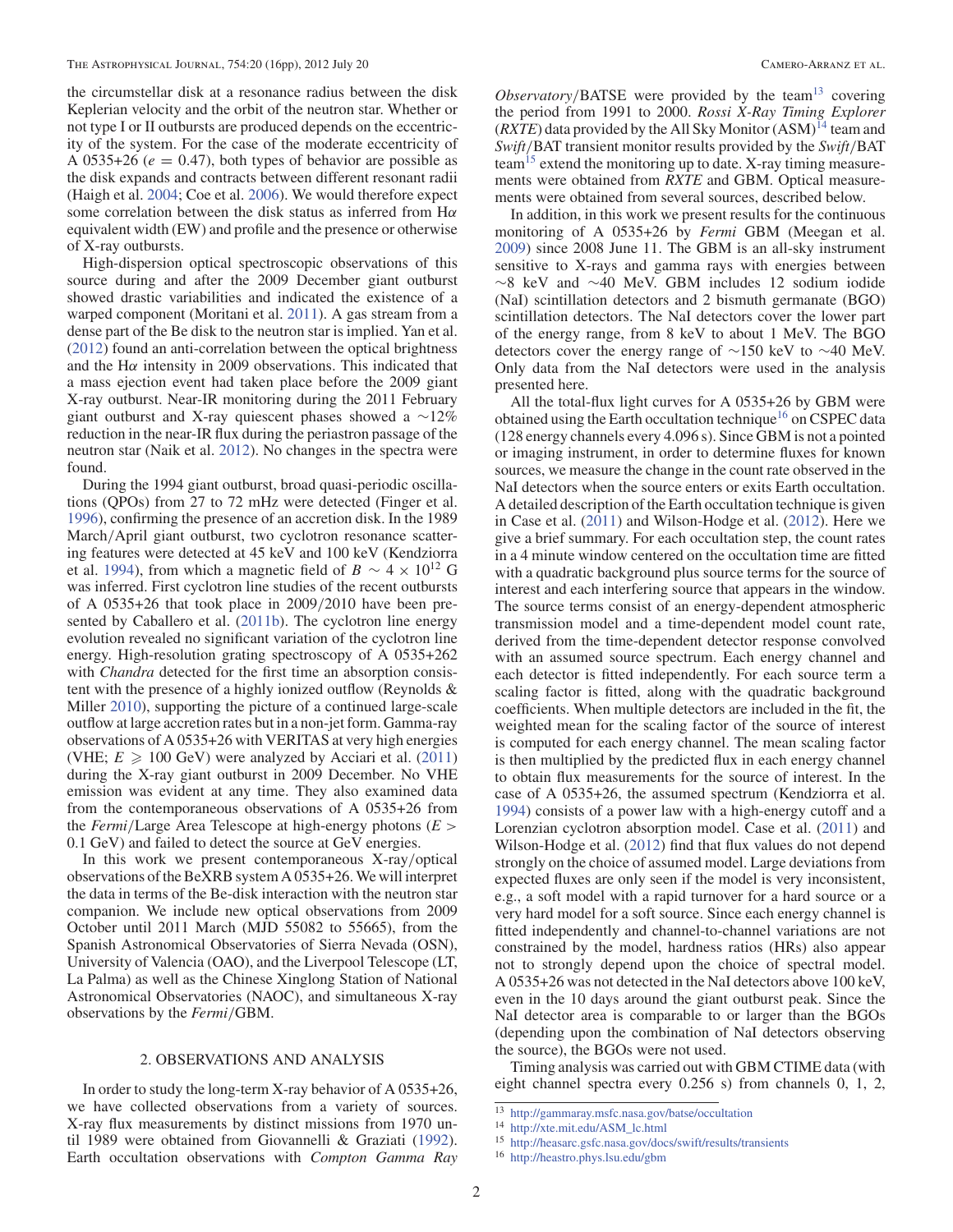

**Figure 1.** Top: history of the X-ray outbursts undergone by A 0535+26 in arbitrary units. The peak intensities of the different outbursts are only intended to be illustrative of the times and types of events, since they have not been corrected for the different energy bands. Middle: long-term history of the evolution of the H $\alpha$ equivalent width. Bottom: evolution of the visual magnitude. The compilation of Hα EW and visual magnitudes come from different authors described in the text (see Section 3.3).

(A color version of this figure is available in the online journal.)

and 3 (∼8–12 keV, ∼12–25 keV, ∼25–50 keV, and ∼50–100 keV, respectively). After the appropriate NaI detector rates (from all 12 detectors and the four lowest channels) are selected, an empirical background model is fit and subtracted. The residuals to this, which contain the pulsations of the pulsars, are used to obtain pulse frequencies, pulse profiles, and pulsed fluxes. Then, a pulsed search was made over a narrow frequency band. A detailed explanation of our technique can be found in Finger et al. (2009a) and Camero-Arranz et al. (2010).

The *RXTE* (Bradt et al. 1993) carries three instruments on board. The Proportional Counter Array (PCA; Jahoda et al. 1996) is sensitive from 2 to 60 keV. The High-Energy X-Ray Timing Experiment (Gruber et al. 1996) extends the X-ray sensitivity up to 200 keV. Monitoring the long-term behavior of some of the brightest X-ray sources, the ASM (Levine et al. 1996) scans most of the sky every 1.5 hr at 2–10 keV. *RXTE* observed A 0535+26 since 2005. Recent observations since the beginning of 2009 have been analyzed in this work. For the pulse profile study and for each available observation, we have analyzed either GoodXenon or event-mode PCA data (time bin size 125 ms, 64M energy channels) using Ftools V6.9. The available PCA pulse profiles obtained in the ∼8–14 keV and

 $\sim$ 14–21 keV energy bands are consistent with the GBM pulse profiles from channels 0 and 1.

Regarding the optical data, we include photometric archival observations from HIPPARCOS, ASAS, *INTEGRAL*/OMC, and recent ground-based observations from the 0.9 and 1.5 m telescopes at the OSN and the 60 cm telescope at the OAO. We transformed the HIPPARCOS filter to visual magnitude, following the procedure found in Harmanec (1998) and applying *B* − *V* and  $U - B$  values from Lyuty & Zaitseva (2000). We computed the *V* magnitude from Coe et al. (2006) based on the work done by Grundstrom et al. (2007). As we mentioned before, the spectroscopic observations come from the 2 m telescope at LT and the 2.16 m telescope at NAOC. Standard tools and photometry packages in IRAF were used for the reduction and analysis of the new data set of observations.

# 3. OUTBURSTS HISTORY

# *3.1. Long-term History*

Figure 1 shows a long-term X-ray/optical overview of A 0535+26/HDE 245770. The pre-BATSE X-ray flux measurements found in Giovannelli & Graziati (1992) come from a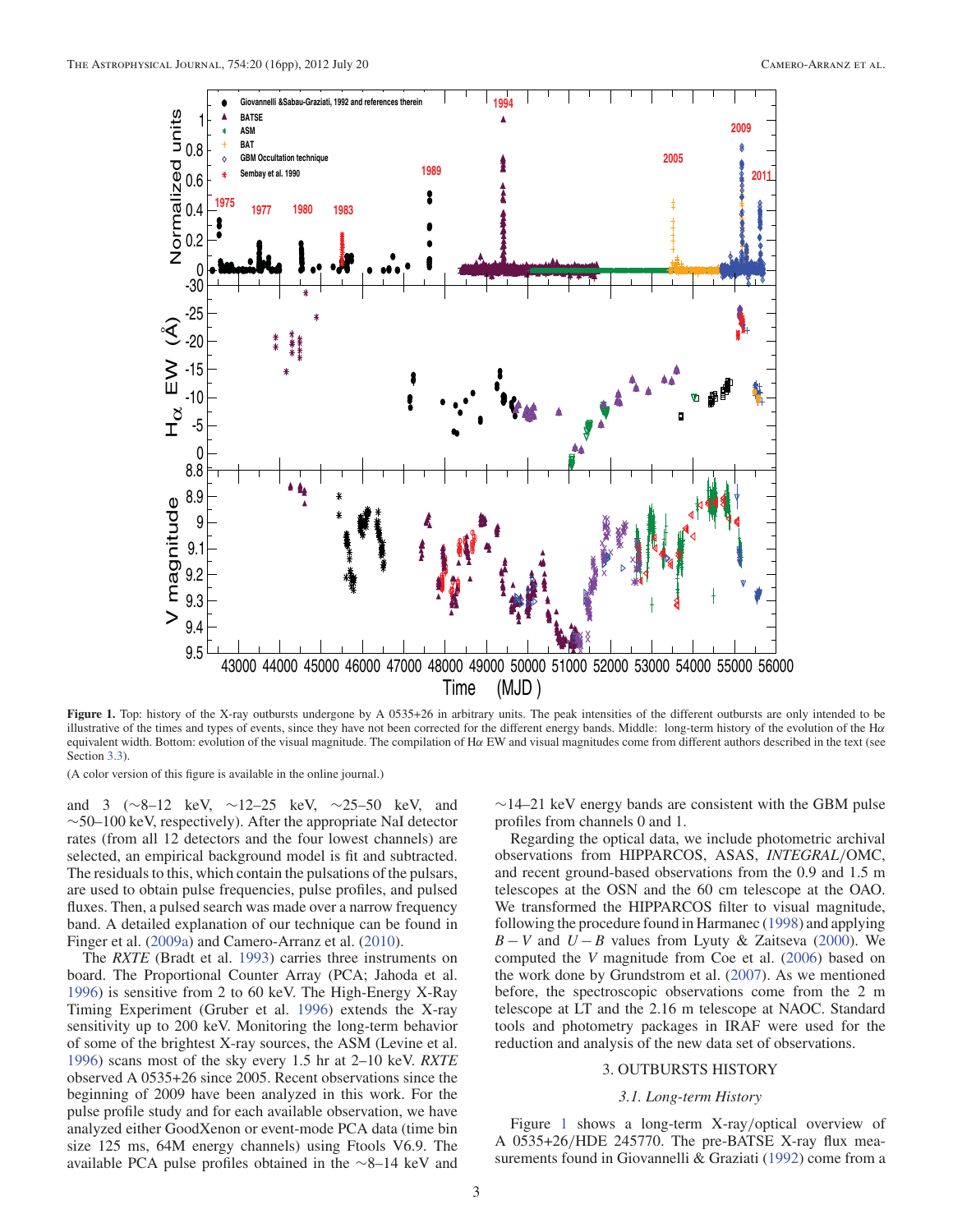

**Figure 2.** Left: BAT light curve of the double-peaked normal outburst occurred in 2009 August (black circles). Overplotted is the spin frequency history during the event by GBM (red squares). Right: GBM 12–25 keV pulsed flux vs. time for the 2010 July normal outburst, with the frequency history also overplotted. (A color version of this figure is available in the online journal.)

large variety of instruments, operating in different energy bands, and were presented only in Crab units. Due to the fact that the conversion of those measurements to real flux values is not straightforward and in order to show a global picture of this system, all the X-ray flux/count rates were converted into Crab units and then normalized using the maximum value for the whole data set (that is, BATSE). Therefore, the peak intensities of the different outbursts are intended to be illustrative of the times and types of outbursts. This will allow direct comparisons with the optical data and help us to understand the underlying Be–neutron-star interaction.

The typical outburst peak luminosity for A 0535+26 during a normal outburst is ∼400 mCrab and between 3 and 6 Crab for a giant one, in the 15–50 keV energy range. In the upper panel of Figure 1, we see that after the giant outbursts in 1975 (the discovery), 1977, 1980, 1983 (Sembay et al. 1990), and 1989, BATSE detected this source in 1994 (Bildsten et al. 1997). The 1994 giant outburst was preceded by three normal outbursts and followed by two small normal outbursts. Then A 0535+26 went back to quiescence for almost 11 years. Only a few observations were reported during that period (Coe et al. 2006; Hill et al. 2007; Negueruela et al. 2000; Orlandini et al. 2004). The source renewed activity in 2005 May with another giant outburst and two normal outbursts. Each of those normal outbursts began approximately a week before the periastron passage in the A 0535+26's 111 day orbit. Unfortunately, the 2005 giant outburst was poorly observed due to the closeness of the Sun to the source. There are only a handful of *RXTE*/ASM dwells and serendipitous *Swift*/BAT observations near the outburst peak. In addition, a pointed *RHESSI* observation (Smith et al. 2005) has been reported.

#### *3.2. Recent Outbursts*

After almost three years of being in quiescence A 0535+26 was again active in 2008, undergoing four consecutive normal outbursts plus a giant outburst in 2009 December (see Figure 1). The very large event occurred in 2009 December was foreseen due to the fact that new X-ray activity was detected 19 days before periastron. Unexpectedly, another outburst peaking at ∼1 Crab (in the 15–50 keV band) occurred, with intermediate low X-ray activity being detected. This event was followed by two weak normal outbursts. In 2011 February another giant outburst took place, approximately 11 days before the next periastron passage (2011 February 20). The outbursts of higher fluxes began at an earlier orbital phase. It is to be noted that this is the shortest interval in which two (or maybe three?) giant outbursts have been reported from A 0535+26.

## *3.2.1. Some Peculiar Normal Outbursts*

Initial flaring of an outburst in 2005 September was seen as a double peak by *RXTE*. The highest flux in this outburst was reached during the short spike prior to periastron passage, and it was followed by a more gradual rise to a peak and then an exponential tail (Finger et al. 2006). Similar pre-periastron peaks have been seen in other BeXRBs such as 2S 1845–024 and EXO 2030+375 (Camero Arranz et al. 2005; Wilson et al. 2008). Using *Swift*/BAT data, Postnov et al. (2008) found that this was a regular normal outburst but exhibiting large flaring activity. A series of small flares taking place at the beginning of this event were particularly intense compared with the rest of the outburst. We also want to note that the remaining part of the outburst, as well as other outbursts of the source, presents a series of small flares instead of a smooth evolution of the flux with time.

More recently, A 0535+26 underwent two double-peaked normal outbursts in 2009 August and 2010 July (see Figure 2). We point out that the one in 2009 August showed two approximately equal peaks in both duration and intensity (see the left panel of Figure 2) without the typical shape of pre-periastron peaks described before. The last peculiar outburst in 2010 July was only entirely measured by GBM. One could note that this outburst is also noticeable in the BAT data, but these unfortunately have a gap up to the first peak (MJD 55374) because of the Sun (on 2010 June 25, the Sun was ∼8.5 from A 0535+26). Once more we found no resemblance with previous double-peaked outbursts. The first peak was smaller, shorter, and totally detached from the main outburst peak (see the right panel of Figure 2). During the 2005 pre-outburst phase the pulse profile changed dramatically (Camero-Arranz 2007; Caballero et al. 2007), as did the value of the center of the cyclotron line energy (Caballero et al. 2008). However, in the 2009 and 2010 normal outbursts no changes have been found neither with *RXTE*/PCA nor GBM (see Section 5.3).

#### *3.2.2. Spectral Hardness*

Figure 3 shows the hardness-ratio–intensity (HRI) diagram analysis carried out for this source. This allows us to study the spectral variability of A 0535+26 without the supposition of any spectral model. GBM total-flux light curves from 10 keV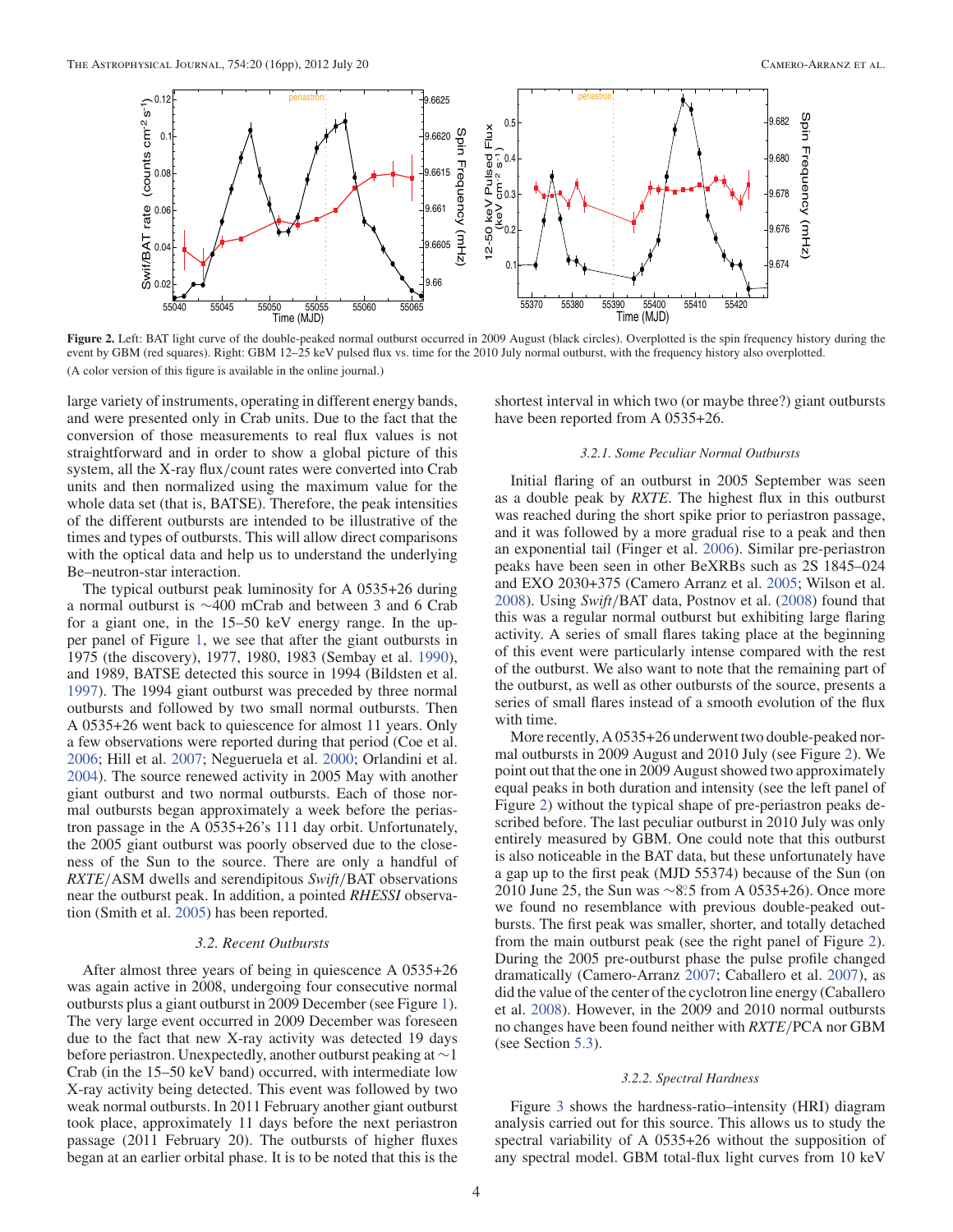

**Figure 3.** Hardness ratio analysis using GBM Earth occultation data for A 0535+26. The vertical axis indicates the flux in the 10–80 keV band. The HR has been defined by 20–40 keV/10–20 keV. The presence of observations with lower hardness ratio points to a change in the spectral continuum, i.e., a spectral cutoff at higher energies or an increased contribution from the softer components related to the neutron star and boundary layer.

up to 80 keV (5 keV and 10 keV wide) were obtained using the Earth occultation technique. The HR was defined as  $20-40$  keV/10–20 keV and we used the flux in the 10–80 keV band for the intensity in our diagram. To reduce large uncertainties, the light curves were rebinned and then the HRs were computed. It is to be noted that like all HRs, these are instrumentally dependent. From that figure we can see that the vast majority of observations reveal a constant HR. Only at low flux intensity levels there seems to be a smooth hardening of the spectrum of A 0535+26 as the flux intensity increases. Therefore, the diagonal and horizontal branches in the HRI diagram observed by Reig (2008) in a correlated spectral-timing analysis of four BeXRBs are not present for A 0535+26. We point out that the study by Reig (2008) was carried out during major X-ray outbursts and not all sources displayed the entire pattern of variability.

#### *3.3. Optical Measurements*

The middle and bottom panels of Figure 1 show the H $\alpha$ EW and *V* magnitude long-term evolution for HDE 245770 since ∼1978. The compilation of H $\alpha$  EW measurements come from Aab (1985, stars), Clark et al. (1998, filled circles), Coe et al. (2006, filled up triangles), Grundstrom et al. (2007, down triangles), and Moritani et al. (2010, squares). The historical observations of the *V* magnitude come from Gnedin et al. (1988, stars), Lyuty & Zaitseva (2000, up triangles), Zaitseva (2005, crosses), and Coe et al. (2006, right triangles), as well archived observations from HIPPARCOS (circles), ASAS3 (plus), and *INTEGRAL*/OMC (left triangles). Table 1 shows recent measurements of the  $H\alpha$  EW and the *V* magnitudes obtained with LT, NAOC, OSN, and OAO.

In Figure 1 we see that, in the long term, both the H $\alpha$  EW and the *V* magnitude show a parallel global trend. From MJD ∼44000 to 50000 both magnitudes presented an overall decreasing trend, and after the minimum is reached they climbed back up to 2009 November (∼MJD 55136). Then, both magnitudes peaked in this period, and afterward a dramatic decrease took place, which continued through 2011 March. Furthermore, the shape of the H $\alpha$  profile was more simple around 2009, evolving from a clear double structure (Coe et al. 2006) to a single peak. Later on, a double-peaked structure is observed (see Figure 4).

#### 4. TIMING ANALYSIS

We have performed distinct types of timing analysis for A 0535+26 in X-rays. These include a study of the evolution of the pulse frequency, a search for QPOs, and a pulse profile study.

#### *4.1. Long-term Pulse Frequency Evolution*

The top panel of Figure 5 shows a long-term pulse frequency history for A 0535+26 obtained by several authors since 1975 to 2006. Among them are Rosenberg et al. (1975), Fishman & Watts (1977), Bradt et al. (1976), Li et al. (1979), Hameury et al. (1983), Frontera et al. (1985), Nagase et al. (1982), Sembay et al. (1990), Motch et al. (1991), Coe et al. (1990), Makino (1989), Sunyaev & Titarchuk (1989), Cusumano et al. (1992), and Finger et al. (1994, 2006, 2009a).

A 0535+26 shows a brief spin-down period (MJD 42000–44000) followed by a global spin-up trend (MJD 44000–49500), and ending with a spin-down trend. Although between MJD 50000 and 53500, no X-ray outburst activity was reported from this source (see Figure 1), Coe et al. (2006) detected a 110  $\pm$  0.5 day orbital modulation pattern during this long-quiescent X-ray state with *RXTE*/ASM. Hill et al. (2007), Negueruela et al. (2000), and Orlandini et al. (2004) detected pulsations at ∼103.5 s with different instruments during this period. Then, suddenly the 2005 giant outburst took place and A 0535+26 exhibited a rapid spin-up. The following giant outbursts in 2009, 2010, and 2011 allowed A 0535+26 to slowly recover from the overall spin-down period. We note that the transitions between giant outbursts resulted in global smooth spin-down periods. Nevertheless, in spite of this overall picture A 0535+26 might be just exhibiting a random walk in pulse period over the long term.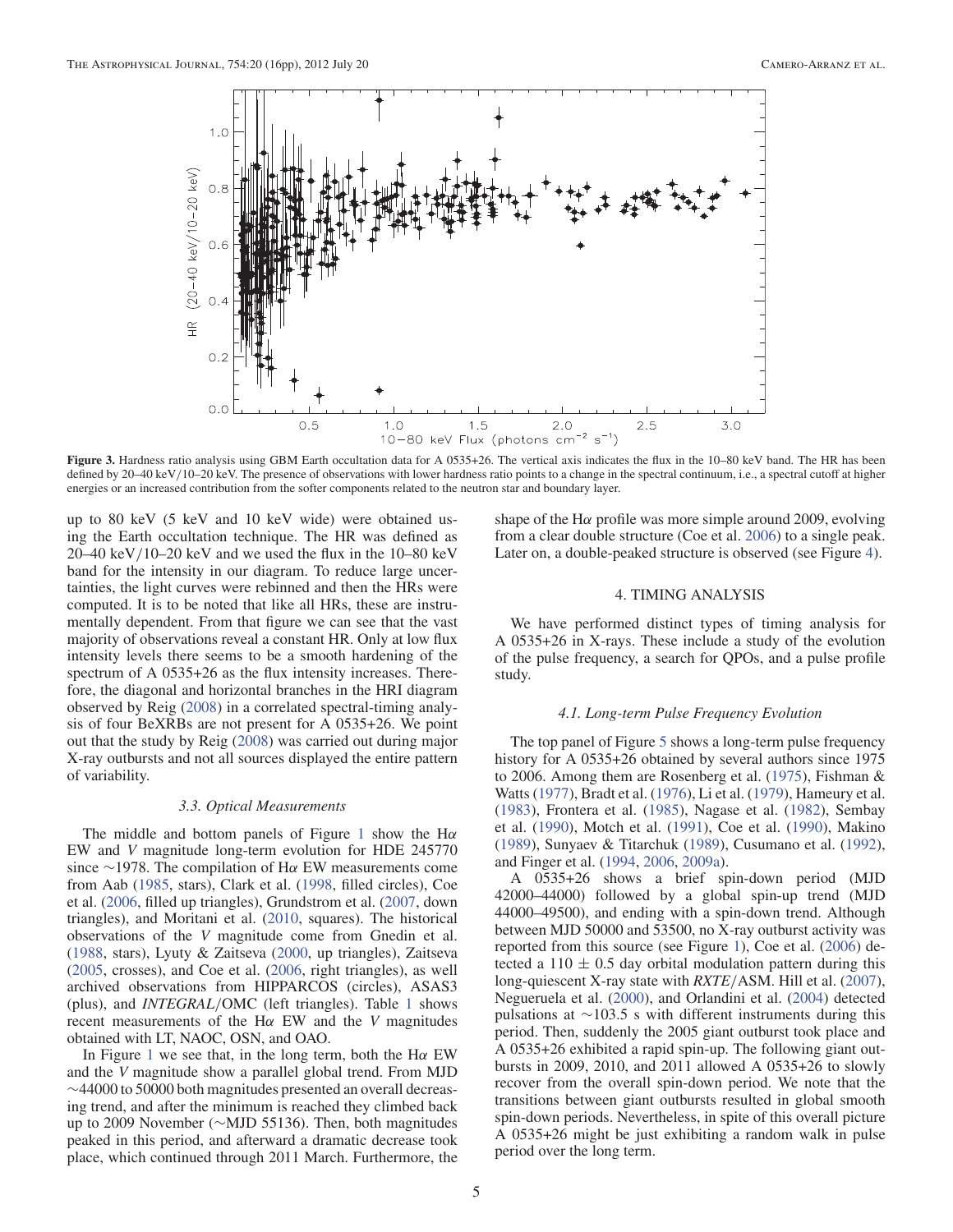

**Figure 4.** Recent Hα line profile evolution from 2009 October up to 2011 March. All spectra have been normalized by dividing by the mean flux calculated between 6450 Å and 6500 Å. As a reference, some of the most recent outburst peaked around 2009 August 7, December 17 (giant), 2010 March 28, July 1, September 1, and 2011 February 28 (giant).

#### *4.2. Pulse Frequency Evolution Monitored by Fermi*/*GBM*

The middle panel of Figure 5 shows the recent pulse frequency history by GBM. We have used the orbital elements from Finger et al. (1996) with adjusted epoch and period, i.e.,  $P_{\text{orb}} = 111.07(7)$  days and  $T_{\text{periastron}} = \text{MJD } 53613.00(16)$ . After the first normal outburst detected by GBM in 2008 October, A 0535+26 experienced an overall steady spin-down trend up to the 2009 December outburst. Then, a rapid spin-up occurred followed by a return to a steady spin-down trend. This seems to be a common pattern for A 0535+26, also seen surrounding another giant outbursts. The bottom panel of the same figure shows the 12–25 keV pulsed flux for the same period by GBM. Once again, we find a strong pulsed flux/spin-up rate correlation, indicating the presence of an accretion disk around the neutron star.

# *4.3. Quasi-periodic Oscillations in the 2009 December Giant Outburst*

During the 1994 giant outburst, a broad QPO from 27 to 72 mHz was detected with BATSE (Finger et al. 1996) in the 25–60 keV band. With GBM we analyzed the aperiodic variability in the X-ray flux of A 0535+26 following the method described in Finger et al. (1996). During the 2009 December giant outburst we found that the power spectra of the hard-X-ray flux of this source, between 3 mHz and 1 Hz, consisted of an approximately 1/*f* power-law continuum plus a broad QPO and a pulse component (Finger et al. 2009b). On December 10, the QPO was centered on  $62 \pm 1$  mHz (FWHM of  $29 \pm 2$  mHz) in the 25–50 keV band. Figure 7 shows a color-scale representation of the evolution of the power spectra over the course of the outburst in the 25–50 keV band. The QPO is evident during much of the outburst, and shows a marked evolution in centroid frequency. We were able to detect the QPO from December 4 to 27. In Figure 6 we can see that this QPO was stronger in the 50–100 keV band, but not detected in the  $12-25$  keV range.<sup>17</sup> In the bottom-left panel of Figure 7, it is also shown how the center frequency rose from 30 to 70 mHz

<sup>&</sup>lt;sup>17</sup> We note that this is the most sensitive energy band in GBM. Further studies investigating these results will be carried out in a forthcoming paper using data from other X-ray missions, as for instance *RXTE* and *Suzaku*.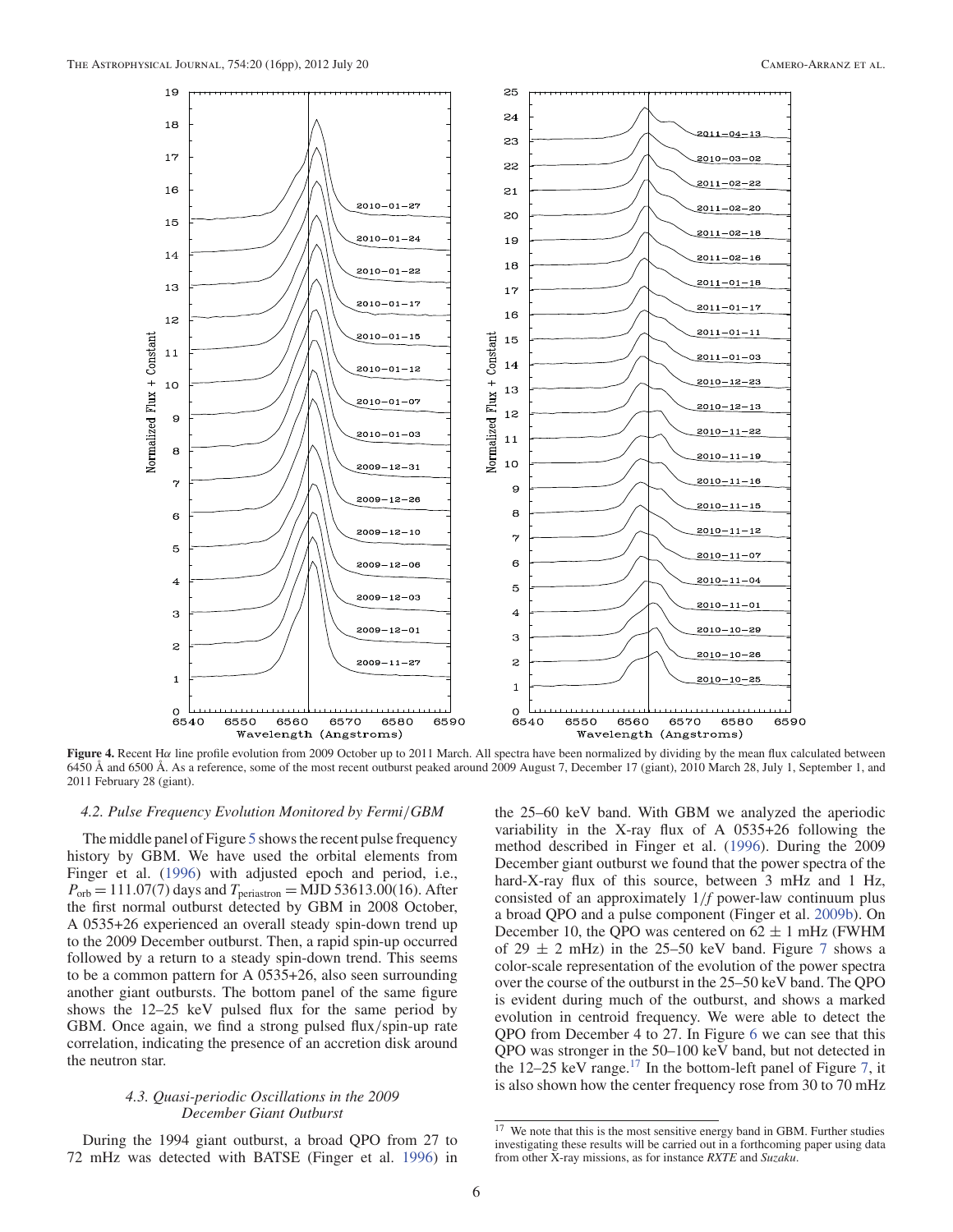

Figure 5. Top: long-term frequency history of A 0535+26 since 1975 (see the text for references). Middle: zoom of the frequency history of this source since 2008 by GBM. The frequencies are connected with a dot-dashed line. Bottom: daily average 12–50 keV pulsed flux measured with GBM. (A color version of this figure is available in the online journal.)

and went back to 30 mHz. In addition, a strong QPO center frequency/X-ray flux correlation is found (bottom-right panel of Figure 7). When we perform a linear fit to the QPO center frequency and X-ray flux data sets, we obtained for the best fit a correlation coefficient of 0.9677762.

## *4.4. Pulse Profile Overview*

During the bright phases of an outburst, the pulse profile of A 0535+26 displays a complex shape in the soft-X-ray range, below 8 keV, and a simple double-peaked profile, with very different spectral shape of the pulses, at higher energies—quite similar to what is observed in several other accreting pulsars, e.g., SAX 2103.5+4545 (Camero Arranz et al. 2007). A similar overall shape has been found in a wide range of observations over several decades in time and outbursts of quite different peak brightness (e.g., Bradt et al. 1976 and more recently Kretschmar et al. 2005, Finger et al. 2006, Camero-Arranz 2007, and Caballero et al. 2007).

Using OSSE data, Maisack et al. (1996) obtained pulse profiles of A 0535+26 in four energy bands (from 35 to 100 keV) during the first and the second half of the 1994 giant outburst. They saw that the intensity increase between the first and the second half of the outburst was most pronounced at lower energies, indicating that the spectrum becomes softer as the overall intensity rose. The pulse profile shape was similar to

that reported from the previous giant outburst in 1989 with HEXE (Kendziorra et al. 1994; Kretschmar et al. 1996).

Bildsten et al. (1997) confirmed this behavior based on BATSE data of the 1994 giant outburst. Moreover, they found that at low X-ray luminosities ( $\leq 1.6 \times 10^{36}$  erg s<sup>-1</sup>) the double-peak pulse profile structure evolved into a broad single sinusoidal-like peak, becoming a top-hat shape at higher energies.

#### *4.4.1. Recent Giant Outbursts*

Using GBM data we obtained for the first time a continuous coverage of the pulse profile evolution for A 0535+26 during a giant outburst at low energies, in the 8–12 keV band. Figure 8 shows the pulse profile evolution with energy for an observation at the peak of the 2009 December giant outburst. The GBM data show a double-peaked pulse profile structure with a large dip between the pulses (two cycles are shown for clarity). The first component spans phases from 0 to ∼0.3 and the second one from ∼0.5 to 1, with the dip located between phases ∼0.3 and ∼0.5. In that observation we can also see how the two main components of the profile evolve in opposite ways with energy. With increasing energy, the profile switches from a weak first and strong second peak to a strong asymmetric primary and almost vanishing secondary peak. In our study, we found that in the bright outbursts of 2010 and 2011 the strength of the two peaks is more balanced, albeit at a much lower peak luminosity.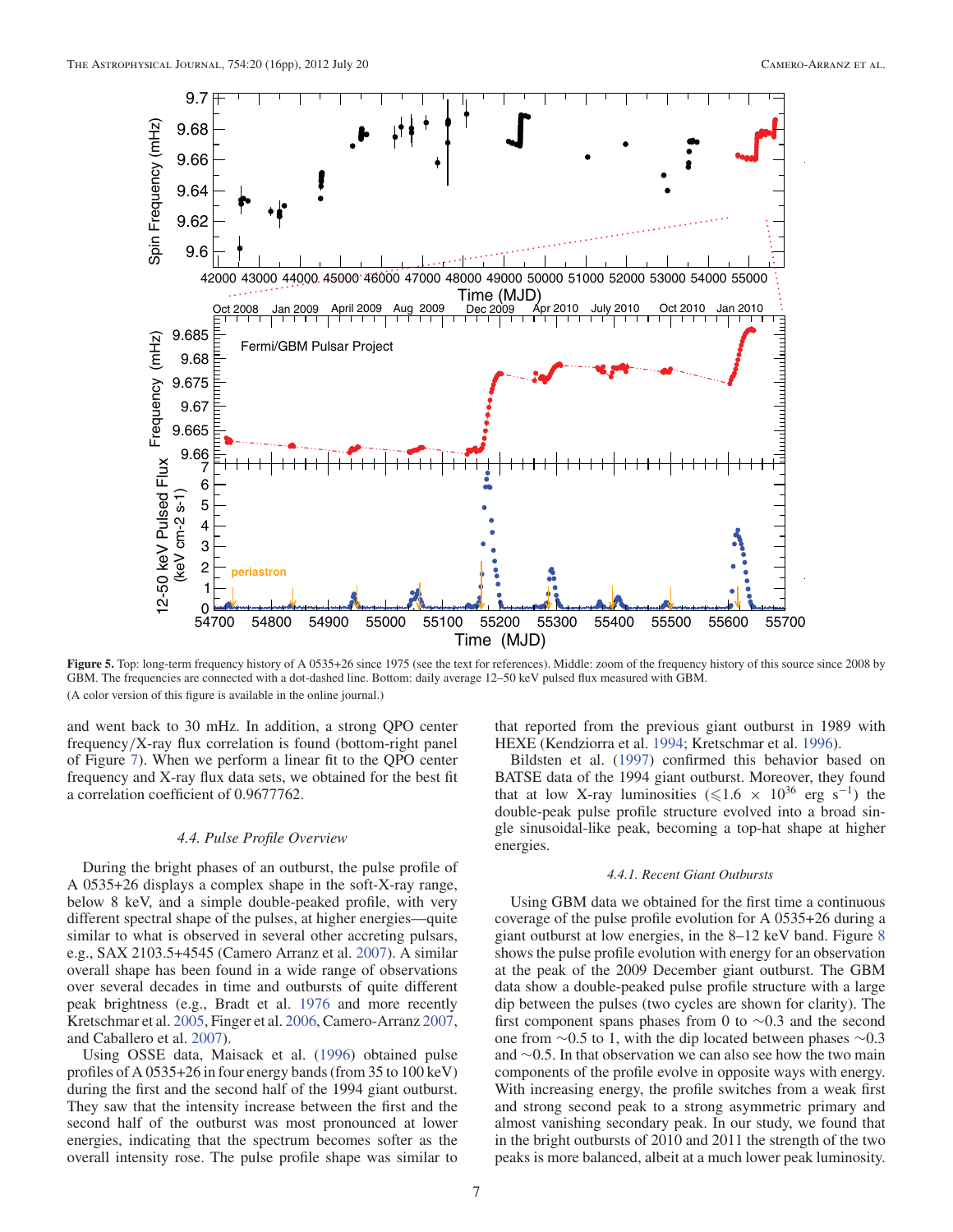#### THE ASTROPHYSICAL JOURNAL, 754:20 (16pp), 2012 July 20

**Table 1**

| CAMERO-ARRANZ ET AL. |  |  |
|----------------------|--|--|
|----------------------|--|--|

| Recent H $\alpha$ EW (Error $\pm$ 0.5) and <i>V</i> Magnitudes |                    |       |          |             |                                                                    |  |  |  |
|----------------------------------------------------------------|--------------------|-------|----------|-------------|--------------------------------------------------------------------|--|--|--|
| MJD                                                            | $H\alpha$ EW       | V mag | Error    | Telescope   | <b>MJD</b>                                                         |  |  |  |
| 55060.50                                                       |                    | 8.900 | 0.05     | <b>OAO</b>  | 55574.0                                                            |  |  |  |
| 55082.00                                                       | $-20.7$            |       |          | LT          | 55574.0                                                            |  |  |  |
| 55083.00                                                       | $-21.3$            |       |          | LT          | 55574.9                                                            |  |  |  |
| 55084.50                                                       | $-21.6$            |       |          | LT          | 55578.9                                                            |  |  |  |
| 55087.00                                                       | $-21.5$            |       |          | LT          | 55580.0                                                            |  |  |  |
| 55087.50                                                       | $-21.0$            |       |          | LT          | 55580.                                                             |  |  |  |
| 55091.00                                                       | $-21.0$            |       |          | LT          | 55595.5                                                            |  |  |  |
| 55115.50                                                       |                    | 9.120 | 0.01     | <b>OSN</b>  | 55599.4                                                            |  |  |  |
| 55116.50                                                       |                    | 9.110 | 0.01     | <b>OSN</b>  | 55600.4                                                            |  |  |  |
| 55117.50                                                       |                    | 9.100 | 0.01     | <b>OSN</b>  | 55601.4                                                            |  |  |  |
| 55127.88                                                       | $-24.70$           |       |          | <b>NAOC</b> | 55602.4                                                            |  |  |  |
| 55128.50                                                       |                    | 9.150 | 0.01     | <b>OSN</b>  | 55603.5                                                            |  |  |  |
| 55128.84                                                       | $-24.82$           |       |          | <b>NAOC</b> | 55604.4                                                            |  |  |  |
| 55129.50                                                       |                    | 9.140 | 0.01     | OSN         | 55605.4                                                            |  |  |  |
| 55129.83                                                       | $-24.38$           |       |          | <b>NAOC</b> | 55608.9                                                            |  |  |  |
| 55130.82                                                       | $-25.58$           |       |          | <b>NAOC</b> | 55610.9                                                            |  |  |  |
| 55131.50                                                       |                    | 9.150 | 0.01     | OSN         | 55614.9                                                            |  |  |  |
| 55132.85                                                       | $-25.02$           |       |          | <b>NAOC</b> | 55622.9                                                            |  |  |  |
| 55133.82                                                       | $-25.86$           |       |          | <b>NAOC</b> | 55664.9                                                            |  |  |  |
| 55145.00                                                       | $-23.6$            |       |          | LT          |                                                                    |  |  |  |
| 55147.00                                                       | $-23.5$            |       |          | LT          | 1                                                                  |  |  |  |
| 55150.00                                                       | $-23.6$            |       |          | LT          |                                                                    |  |  |  |
| 55154.00                                                       | $-24.6$            |       |          | LT          | 1                                                                  |  |  |  |
| 55158.00                                                       | $-24.7$            |       |          | LT          |                                                                    |  |  |  |
| 55162.00                                                       | $-24.0$            |       |          | LT          |                                                                    |  |  |  |
| 55166.00                                                       | $-24.5$            |       |          | LT          |                                                                    |  |  |  |
| 55168.00                                                       | $-23.9$            |       |          | LT          |                                                                    |  |  |  |
| 55171.00                                                       | $-23.4$            |       |          | LT          |                                                                    |  |  |  |
| 55175.00                                                       | $-23.3$            |       |          | LT          |                                                                    |  |  |  |
| 55176.81                                                       | $-23.14$           |       |          | <b>NAOC</b> |                                                                    |  |  |  |
| 55191.00                                                       | $-23.6$            |       |          | LT          | Power • Frequency (10 <sup>-3</sup> [rms/mean] <sup>2</sup> )<br>4 |  |  |  |
| 55196.00                                                       | $-23.7$            |       |          | LT          |                                                                    |  |  |  |
| 55199.00                                                       | $-24.2$            |       |          | LT          | 3                                                                  |  |  |  |
| 55203.00                                                       | $-23.8$            |       |          | LT          |                                                                    |  |  |  |
| 55208.00                                                       | $-23.5$            |       |          | LT          |                                                                    |  |  |  |
| 55211.00                                                       | $-23.2$            |       |          | LT          | $\overline{\mathbf{c}}$                                            |  |  |  |
| 55213.00                                                       | $-21.9$            |       |          | LT          |                                                                    |  |  |  |
| 55214.50                                                       |                    | 9.230 | $0.01\,$ | <b>OSN</b>  | 1                                                                  |  |  |  |
| 55218.00                                                       | $-22.2$            |       |          | LT          |                                                                    |  |  |  |
| 55220.00                                                       | $-22.6$            |       |          | LT          |                                                                    |  |  |  |
| 55223.90                                                       | $-23.0$            |       |          | LT          | 10                                                                 |  |  |  |
| 55309.00                                                       | $-22.0$            |       |          | LT          |                                                                    |  |  |  |
| 55309.90                                                       | $-22.0$            |       |          | LT          | 8                                                                  |  |  |  |
| 55487.00                                                       | $-11.0$            |       |          | <b>OSN</b>  |                                                                    |  |  |  |
| 55494.00<br>55495.10                                           | $-11.8$<br>$-11.8$ |       |          | LT          | 6                                                                  |  |  |  |
|                                                                |                    |       |          | LT          |                                                                    |  |  |  |
| 55496.10                                                       | $-12.1$            |       |          | LT          | 4                                                                  |  |  |  |
| 55499.20                                                       | $-11.9$            |       |          | LT          | 2                                                                  |  |  |  |
| 55502.10                                                       | $-10.4$            |       |          | LT          |                                                                    |  |  |  |
| 55505.10<br>55508.20                                           | $-10.3$            |       |          | LT          |                                                                    |  |  |  |
|                                                                | $-10.7$            |       |          | LT          |                                                                    |  |  |  |
| 55513.10                                                       | $-11.5$            |       |          | LT          |                                                                    |  |  |  |
| 55516.00                                                       | $-12.1$            |       |          | LT          | <b>Figure</b>                                                      |  |  |  |
| 55517.10                                                       | $-12.3$            |       |          | LT          | $11$ in the                                                        |  |  |  |
| 55520.20                                                       | $-12.4$            |       |          | LT          | $50 - 100$                                                         |  |  |  |
| 55523.10                                                       | $-11.1$            |       |          | LT          | pulse h                                                            |  |  |  |
| 55542.42                                                       |                    | 9.269 | 0.02     | OSN         | before 1                                                           |  |  |  |
| 55544.00                                                       | $-10.5$            |       |          | LT          |                                                                    |  |  |  |
| 55545.10                                                       | $-10.5$            |       |          | LT          | Durin                                                              |  |  |  |
| 55545.52                                                       |                    | 9.285 | 0.02     | OSN         | pulse                                                              |  |  |  |
| 55546.44                                                       |                    | 9.293 | 0.02     | OSN         | outbu                                                              |  |  |  |
| 55554.20                                                       | $-11.3$            |       |          | LT<br>LT    | appro:                                                             |  |  |  |
| 55564.00                                                       | $-10.2$            |       |          |             | decrea                                                             |  |  |  |
| 55565.10                                                       | $-10.2$            |       |          | LT          | In t                                                               |  |  |  |
| 55572.90                                                       | $-9.3$             |       |          | LT          |                                                                    |  |  |  |

| Table 1<br>(Continued) |              |       |       |            |  |  |  |
|------------------------|--------------|-------|-------|------------|--|--|--|
| <b>MJD</b>             | $H\alpha$ EW | V mag | Error | Telescope  |  |  |  |
| 55574.00               | $-9.2$       |       |       | LT         |  |  |  |
| 55574.00               | $-9.5$       |       |       | <b>OSN</b> |  |  |  |
| 55574.90               | $-9.2$       |       |       | LT         |  |  |  |
| 55578.90               | $-10.1$      |       |       | LT         |  |  |  |
| 55580.00               | $-10.0$      |       |       | <b>OSN</b> |  |  |  |
| 55580.10               | $-10.5$      |       |       | LT         |  |  |  |
| 55595.52               |              | 9.271 | 0.02  | <b>OSN</b> |  |  |  |
| 55599.46               |              | 9.272 | 0.02  | <b>OSN</b> |  |  |  |
| 55600.48               |              | 9.266 | 0.02  | <b>OSN</b> |  |  |  |
| 55601.45               |              | 9.269 | 0.02  | <b>OSN</b> |  |  |  |
| 55602.44               |              | 9.276 | 0.02  | <b>OSN</b> |  |  |  |
| 55603.51               |              | 9.268 | 0.02  | <b>OSN</b> |  |  |  |
| 55604.44               |              | 9.263 | 0.02  | <b>OSN</b> |  |  |  |
| 55605.43               |              | 9.265 | 0.02  | <b>OSN</b> |  |  |  |
| 55608.90               | $-10.0$      |       |       | LT         |  |  |  |
| 55610.90               | $-11.0$      |       |       | LT         |  |  |  |
| 55614.90               | $-12.0$      |       |       | LT         |  |  |  |
| 55622.90               | $-10.8$      |       |       | LT         |  |  |  |
| 55664.90               | $-9.2$       |       |       | LT         |  |  |  |



**Figure 6.** QPO centered at 62 mHz from a GBM observation on 2009 December nree energy bands. We can clearly see that this QPO is stronger in the keV band but not detected in 12–25 keV range. Dotted lines denote armonics. The daily mean pulse profile was subtracted from the data power spectra was made.

g these latter two outbursts the energy dependence of the profile is in line with that observed, e.g., in the 1994 giant rst by BATSE (Bildsten et al. 1997), i.e., two peaks of ximately same strength at lower energies with the second asing with increasing energy (see Figure 8).

In the top panel of Figure 9, we show a three-dimensional pulse profile evolution with time and intensity for the 2009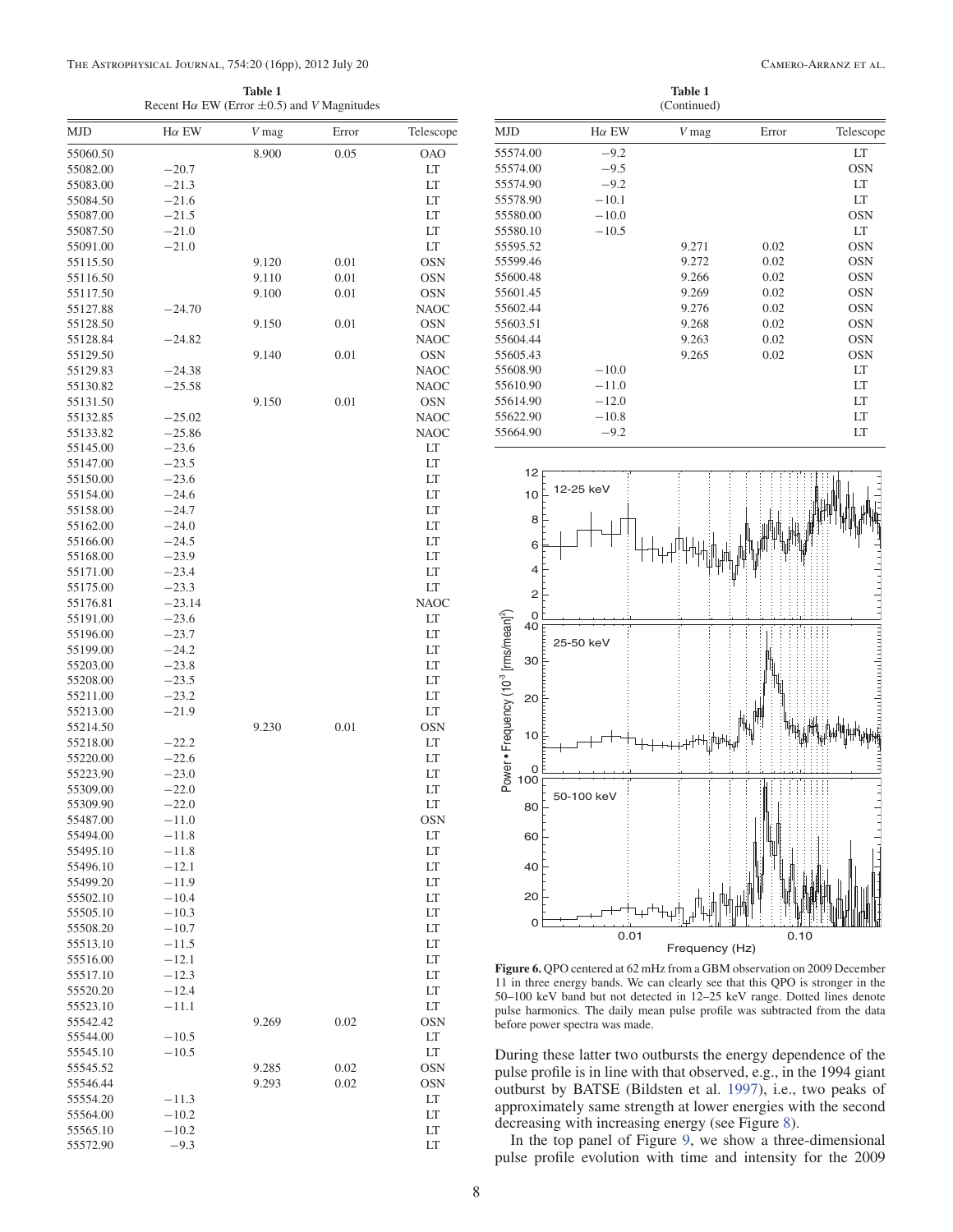

Figure 7. Top: dynamic power spectra for A 0535+26 showing the evolution of the QPO center frequency in the 25–50 keV band. The color scale gives the fractional power per logarithmic frequency interval. Bottom: QPO center frequency evolution vs. time (left) and vs. the pulsed flux in the 25–50 keV band (right). A strong QPO center frequency/X-ray flux correlation is found. Red points indicate the rise of the outburst and black the fall. The best linear fit gives a correlation coefficient of 0.9677762 (dashed line).

(A color version of this figure is available in the online journal.)

December giant outburst in the 12–25 keV range. Darker colors denote lower flux intensities (see the electronic version for color plots). We see that the two main components become more smooth and balanced as the flux intensity decreases, finally merging into one single component (almost flat) at very low fluxes, as previously seen by BATSE and/or in normal outbursts.

#### *4.4.2. Recent Normal Outbursts*

Following the evolution of the pulse profile with luminosity, at energies above 8 keV we found with GBM a broad single sinusoidal peak at lower luminosities and a clearly double-peak profile at high luminosities (see Figure 9). With *RXTE*/PCA we found a similar evolution as in previous studies for this source by different authors. With increasing luminosity the low-energy profiles became more complex, exhibiting multiple components while the high-energy profiles evolved from double to single peaks. *RXTE* data of the 2005 September outburst showed in addition that the pulse profile changed shape around the energy

of the fundamental cyclotron line at 45 keV (Camero-Arranz 2007). Moreover, the pulse shape behavior during the preoutburst peak in that outburst was observed to be different than during the main peak (Camero-Arranz 2007; Caballero et al. 2007). This has not been observed in other occasions.

# 5. DISCUSSION

#### *5.1. Torque*/*Luminosity Correlations*

BATSE observed BeXRB peak spin-up rates of  $4.3 \times$  $10^{-11}$  Hz s<sup>-1</sup> (2S 1417–624), 3.8 × 10<sup>-11</sup> Hz s<sup>-1</sup> (GRO J1750–27), and  $8 \times 10^{-12}$  Hz s<sup>-1</sup> (4U 0115+634; Bildsten et al. 1997). The discovery outburst of EXO 2030+375 found it spinning up at a rate of  $2.2 \times 10^{-11}$  Hz s<sup>-1</sup> (Reynolds et al. 1996), and for SAX J2103.5+4545 a peak spin-up rate of 1.4  $\times$ 10−<sup>12</sup> Hz s−<sup>1</sup> has been reported (Camero Arranz et al. 2007). For other type of accreting binaries, e.g., the accreting millisecond pulsars (AMSPs), there are only a few sources of this type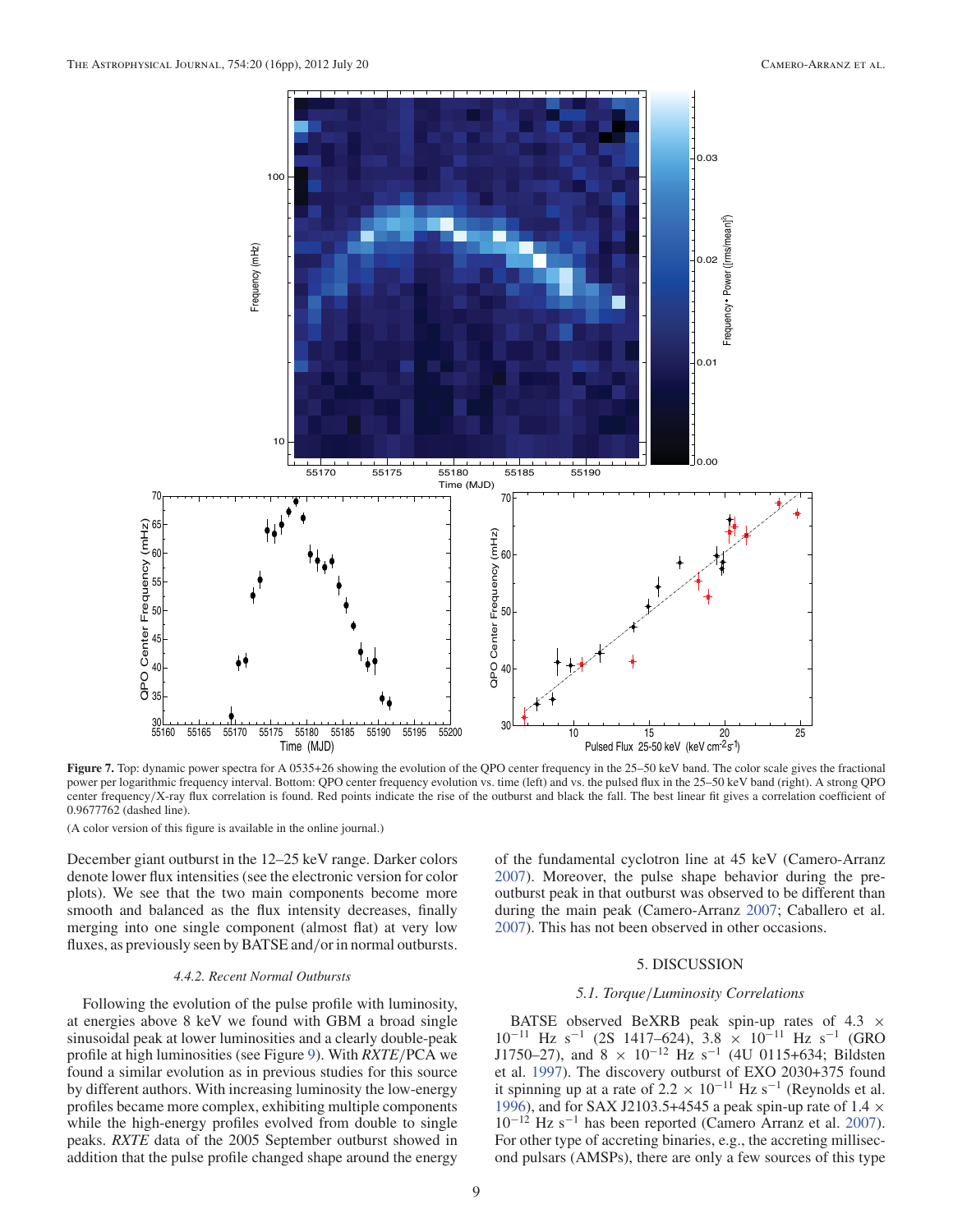

**Figure 8.** Left: pulse profile correlation with energy during the 2009 December giant outburst near the maximum (from top to bottom: 8–12, 20–25, 25–50, and 50–100 keV bands) by GBM. Two cycles are shown for clarity. Middle: pulse profiles near the maximum of the large event in 2010 March (from top to bottom: 8–12, 20–25, and 25–50 keV bands). Right: pulse profiles of the giant outburst in 2011 March in the same bands.

where a spin-up could be measured at a rate between  $1 \times 10^{-13}$ and  $1 \times 10^{-12}$  Hz s<sup>-1</sup> (see, e.g., Papitto et al. 2008), compatible with the expected accretion-driven spin-up. On the other hand, timing noise dominates the pulse phases observed from other AMSPs, among them SAX J1808.4–3658, so that a measure of the spin evolution during outburst is an extremely difficult task (Patruno et al. 2012; Papitto et al. 2011). It is to be noted that the long-term spin-down for this source has remained stable over 13 years with  $\dot{v} \sim -1 \times 10^{-15}$  Hz s<sup>-1</sup>, compatible with the magnetic dipole spin-down of a neutron star with a field of few 108 G (Patruno et al. 2012).

Previous studies on A 0535+26 showed the existence of a strong torque/X-ray luminosity correlation in this BeXRB system (see, e.g., Bildsten et al. 1997). Our results using GBM data are in very good agreement with those already published. In Figure 5 we can see a clear torque–flux correlation, which suggests disk accretion at least in the larger outbursts. We caution that the apparent frequency rise during the normal outbursts may be an artifact due to the uncertainty of the periastron epoch. The peak spin-up rate for the 1994 giant outburst was  $11.9 \times 10^{-12}$  Hz s<sup>-1</sup> (Finger et al. 1996), comparable to the 2009 December giant outburst with a spinup rate of  $10.15(6) \times 10^{-12}$  Hz s<sup>-1</sup>. For the 2011 February giant outburst the peak of the spin-up rate was  $6.36(5) \times$ 

 $10^{-12}$  Hz s<sup>-1</sup>. This value is smaller than in the previous giant outbursts, although we note that this event was weaker.

Before BATSE, it was already known that the spin frequency in some transients decreases between outbursts (Bildsten et al. 1997, and references therein). This was explained due to the propeller effect, when  $\dot{M}$  becomes small enough so that the magnetospheric radius exceeds the corotation radius. Accretion is then centrifugally inhibited, and material may become temporally attached to magnetic field lines, removing angular momentum and causing the star to spin down (Illarionov & Sunyaev 1975). Finger et al. (1994) reported spin-down between outbursts in A0535+26 at a rate of  $-2.2(6) \times 10^{-13}$  Hz s<sup>-1</sup>. More recently, before the 2009 December giant outburst, the spindown rate between outbursts ranged from  $-1 \times 10^{-13}$  Hz s<sup>-1</sup> to  $-1.5 \times 10^{-13}$  Hz s<sup>-1</sup>. After this event, the spin-down between the last normal outburst and the last giant outburst occurred in 2011 February happened at an approximate rate of  $-3.3 \times$  $10^{-13}$  Hz s<sup>-1</sup>.

A 0535+26 also exhibits global spin-down trends during long periods of quiescence. Assuming that in quiescence A 0535+26 enters the subsonic propeller regimen, it is expected to spin down at a rate of  $\dot{v} = -4\pi v^2 \mu^2 (GM)^{-1} I^{-1} \sim -2.4 \times 10^{-14}$  Hz s<sup>-1</sup>, where  $\mu$  is the neutron star magnetic moment, *M* is the mass  $(1.4 M_{\odot})$ , and *I* is the moment of inertia (Henrichs 1993). Based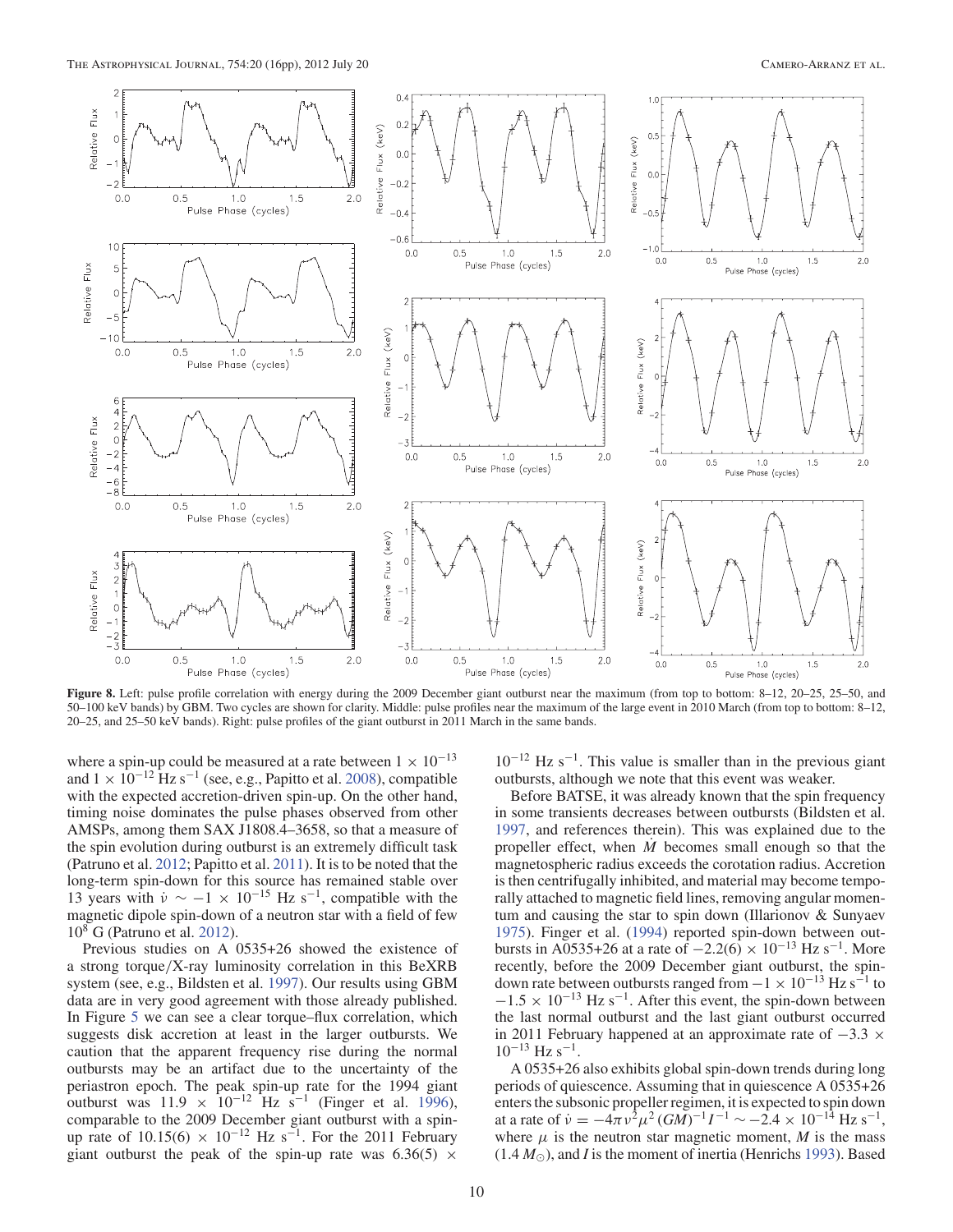

Figure 9. Top: three-dimensional pulse profile evolution with time and flux intensity during the 2009 December giant outburst in the 12–25 keV band. Two phase cycles are shown. Darker colors denote lower flux intensities. The two main components of the pulse profile evolve into a single component (almost flat) at very low fluxes, as previously seen by BATSE. Bottom: three-dimensional pulse profile evolution with time and intensity during the double-peak normal outburst in 2009 November, in the same band.

(A color version of this figure is available in the online journal.)

on our observations, during the quiescence period between 2005 and 2008, A 0535+26 showed a spin-down trend with  $\dot{v}$  ~ −1.01(5) × 10<sup>-13</sup> Hz s<sup>-1</sup>. These two values are not in agreement and therefore this behavior cannot be well explained. On the other hand, mass prevented from accreting by the presence of a centrifugal barrier does not necessarily have to leave the system (D'Angelo & Spruit 2012, and references therein). These authors found that the accretion from a disk on to a magnetosphere tends to take place in "trapped" states, where the accretion can be steady or cyclic. Two forms of cyclic accretion are found in this study, (1) the accretion–dead disk cycle (Syunyaev & Shakura 1977) and (2) where a pile-up of mass at the centrifugal barrier outside corotation is followed by an episode of accretion emptying the pile and the beginning of a new cycle. In this model, the effect of these cycles is to increase the average spin-down torque on the star. However, whether or not this model may be applicable to A 0535+26 has not been explored.

#### *5.2. Quasi-periodic Oscillations*

Reig (2008) carried out a rapid spectral and timing variability study of BeXRBs during type II outbursts. In this study, the aperiodic variability of the four BeXRBs was described with a relatively low number of broad Lorentzian components, and with peaked noise (for some of the sources as QPO noise) between the low-frequency and the high-frequency noise. In addition, the flat-topped noise found at lower frequencies for sources in the horizontal branch of the HRI diagram turned into power-law noise in the diagonal branch. Some of these components can be associated with the same type of noise as seen in low-mass X-ray binaries, although the characteristic frequencies are about one order of magnitude lower (Reig 2008, and references therein).

The origin and properties of QPOs are poorly understood. In accretion-powered X-ray pulsars, QPOs fall in the mHz range. The frequencies of these QPOs range from 1 to 400 mHz, a few orders of magnitude lower than in low-mass X-ray binaries (Reig 2008, and references therein). It is generally accepted that QPO features correlated with flux/spin-up are a powerful indication of the presence of an accretion disk. According to the beat frequency (BF) model (Alpar & Shaham 1985; Lamb et al. 1985), blobs of matter orbiting at the inner disk boundary at approximately the Keplerian frequency (KF)  $v_k$ are gradually removed through the interaction with the neutron star magnetosphere. The magnetic field rotates with the neutron star at a frequency  $v_s$ , modulating the accretion rate and source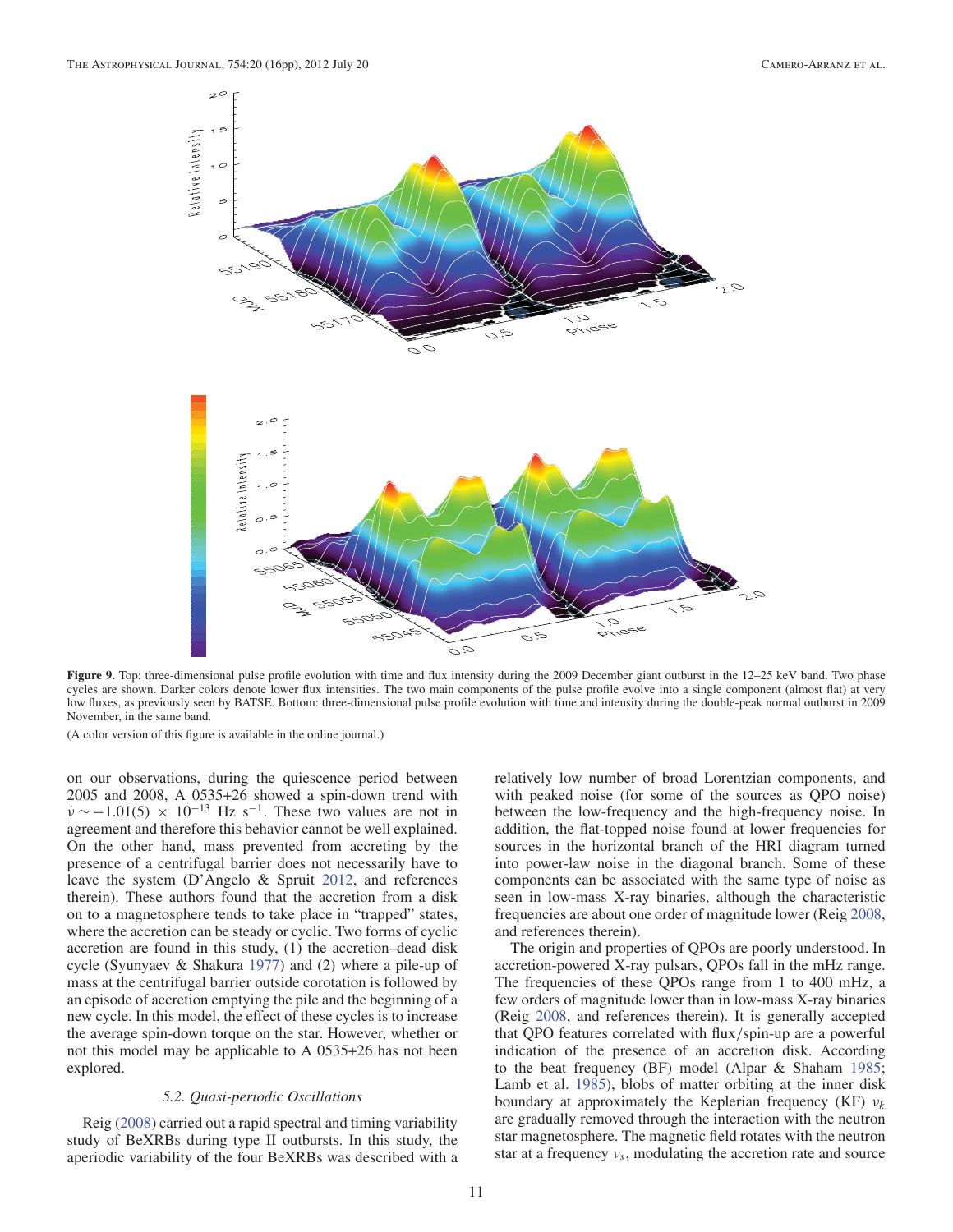luminosity. Therefore, the QPO frequency results from the beat between the orbital frequency of the blobs at the inner disk boundary and the spin frequency  $v_s$  of the neutron star ( $v_{\rm OPO}$  =  $v_k - v_s$ ). In the KF model (van der Klis et al. 1987), the inner edge of the accretion disk contains structures that persist for a few cycles around the neutron star, and modulate the observed flux by obscuration producing a QPO at the Keplerian frequency  $v_k$ . At lower mass accretion rates, torques caused by the interaction of the magnetic field with the accretion disk also need to be considered. In the magnetically threaded disk model (Ghosh & Lamb 1979), a magnetic torque is generated by the neutron star magnetic field threading the disk. In their model, the coupling between the neutron star and the accretion disk occurs in a broad transition zone located between the flow inside the neutron star magnetosphere and the unperturbed disk flow. Another model, the magnetic disk precession model (Shirakawa & Lai 2002), attributes the mHz QPO in X-ray pulsars to warping/precession modes induced by magnetic torques near the inner edge of the accretion disk. We note that this model has only been applied to weakly magnetized neutron stars in low-mass X-ray binaries.

For A 0535+26, Finger et al. (1996) detected for the first time an mHz QPO during the 1994 giant outburst observed by BATSE. This QPO was detected for 33 days during the outburst. During this time the center frequency of the QPO rose from 27 to 72 mHz and then fell again to 25 mHz. These observations showed a strong correlation between the X-ray flux and spin-up rate for A 0535+26, reinforcing the idea of the presence of an accretion disk (Finger et al. 1996, and references therein). These authors successfully applied both the BF and the Keplerian models to these observations. These results showed that the QPO center frequency was, like the spin-up rate and the flux, controlled principally by the mass accretion rate and linked with the inner region of the accretion disk. In addition, Bozzo et al. (2009) discussed the physical equations that determine the position of the inner disk boundary by using different prescriptions for the neutron-star–accretiondisk interaction. They applied the results to several accreting pulsars showing both QPOs in their X-ray flux and torque reversals. They also concluded that for A 0535+262 a good agreement between the BF model and the Ghosh & Lamb (1979) model was obtained.

In the present work, we reported on the detection of a hard 30–70 mHz QPO using GBM data for A 0535+26, during the giant outburst occurred in 2009 December (Finger et al. 2009b). The QPO was detected for 24 days and the center frequency rose from 30 to 70 mHz and went back to 30 mHz. Once again, as in the QPO detected by BATSE, a strong QPO center frequency/X-ray flux correlation was found. The flux QPO frequency correlation may be explained with the BF model. However, the fact that the QPO was not detected by GBM in the most sensitive band of 12–25 keV, but only above this one, is inconsistent with this interpretation. It is outside the scope of this work to elaborate on a sophisticated theory reproducing these observations, however we will speculate with the origin of this inconsistency. In the KF model, the QPO was explained as produced by QPOs in the thick inner accretion disk, which partially obscures the radiation emitted in our line of sight. We can identify the major contribution of the hard-X-ray component in the spectrum of A 0535+26 with emission from the lower part of the accretion column and from the central disk regions, and the low-energy component with emission from scattering from the neutron star surface. One possible explanation for our observations is that the regions where hard X-rays originate

might be obscured in our direction, while for the softer X-ray radiation no QPO is produced because any appreciable emitting region is occulted.

QPO studies may also allow us to constrain the accretion flow. Considering the BF model and the relationship between the  $v_{\rm QPO}$  and the Keplerian radius  $(r_k = (GM/4\pi^2 v_k^2)^{1/3})$ , we obtained a value for *r*<sup>k</sup> of ∼9100 km (∼9960 km using the KF model), for an observation at the peak of the 2009 December giant outburst. For A 0535+26 the last detection of a QPO by GBM was in 2009 December 27, with a  $v_{\text{OPO}}$  of ∼33.771 mHz. This means an  $r_k \sim 13,500$  km (with KF model ~16,060 km), consistent with the standard picture of an accretion disk moving outward as the accretion rate decreases.

Finger et al. (1996) concluded that the QPO in A 0535+26 is consistent with the BF model, with the QPO occurring at the beat frequency  $v_{QPO} = v_k - v_{ns}$ . They however believed that the fundamental cyclotron line energy was near 110 keV. This is now known to be the first harmonic, with the fundamental line near 50 keV (Kendziorra et al. 1994). We therefore will reconsider this interpretation.

This model predicts two relationships between observed quantities (Finger et al. 1996). The first is between the pulsar spin-up rate  $\dot{v}_{ns}$  and the Keplerian frequency  $v_k$ ,

$$
\dot{\nu}_{ns} = \aleph_N \nu_k^2 \text{ with } \aleph_N = 1.6 K^{7/2} B^2 R^6 (GM)^{-1} I^{-1}, \quad (1)
$$

where *B* is the surface magnetic field at the magnetic pole, *R* is the neutron star radius, G is Newton's gravitational constant, *M* is the neutron star mass, and *I* is its moment of inertia. *K* is the ratio of the inner disk radius  $r_0$  to  $\mu^{4/7} (GM)^{-1/7} M^{-2/7}$ , which is expected to be near 1 (in particular,  $K \approx 0.91$  gives the Alfvén radius for spherical accretion). Here,  $\mu = 0.5BR^3$ is the magnetic moment, and  $\dot{M}$  the mass accretion rate. The value determined from the 1994 giant outburst was  $\aleph_N$  =  $(1.91 \pm 0.02) \times 10^{-9}$  erg cm<sup>-2</sup> s<sup>4/3</sup>.

The second relationship is between the flux *F* and the Keplerian frequency  $v_k$ ,

$$
F = \aleph_F v_k^{7/3} \text{ with } \aleph_F = 1.4 \alpha \beta d^{-2} K^{7/2} B^2 R^5 (GM)^{-2/3}, \quad (2)
$$

where  $\alpha$  is the fraction of the bolometric luminosity in the observed energy band, β accounts for beaming, and *d* is the source distance. From the peak QPO frequency of  $69 \pm 1$  mHz in the 2009 giant outburst, and the 3–50 keV peak flux of 1.25 × 10<sup>-7</sup> erg cm<sup>-2</sup> s<sup>-1</sup>, we find  $\aleph_F = (4.7 \pm 0.2)$  ×  $10^{-5}$  erg cm<sup>-2</sup> s<sup>4/3</sup>.

If we determine  $B = 4.3 \times 10^{12}$  G from the cyclotron line energy of 50 keV, and adopt the nominal values  $\alpha = \beta = 1, d$ 2 kpc,  $R = 10^6$  cm, and  $M = 1.4 M_{\odot}$ , then from Equation (2) and the measured value of  $\aleph_F$  we would conclude that  $K \simeq 2.4$ . This would imply that the QPO is not formed at the inner region of the accretion disk but at a radius much further out, or that the flow at the inner region of the disk is sub-Keplerian. We point out that the resulted discrepancy of the value of *K* between the 1994 ( $K \sim 1$ ) and 2009 giant outbursts is due to different assumptions, in particular, the implied magnetic field and the assumed values of  $\alpha$ ,  $\beta$ , and d. In Finger et al. (1996), they proposed values for  $\alpha \approx 0.5$ ,  $2 \le \beta \le 3$ , 1.3 kpc  $\le d \le 2.6$  kpc and, as stated before, with the fundamental of the cyclotron line energy at 110 keV.

The other possibility is that the adopted values for the parameters needed to convert the measured flux to the true luminosity, and the neutron star parameters, can be adjusted in a plausible way so that the BF model agrees with observations. In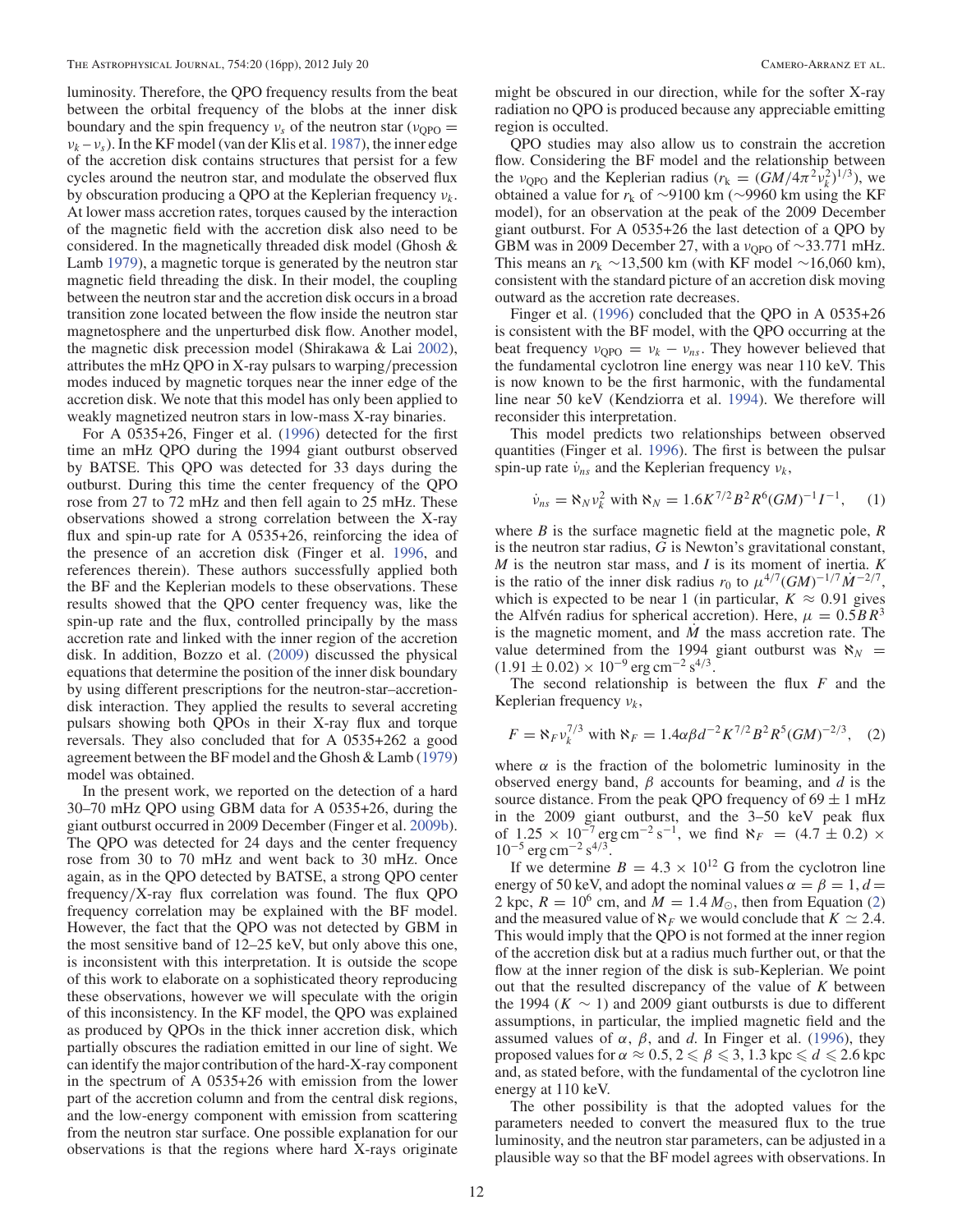

**Figure 10.** Combination of neutron star parameters in Equations (1) and (2) are plotted for the set of neutron star models tabulated in Wiringa et al. (1988). The TI curve is for the tensor interaction model of Pandharipande & Smith (1975), which is a very stiff equation of state. The PΛ curve is for the Pandharipande (1971) hyperon model, which is a very soft equation of state. The AV14+UVII, UV14+UVII, and UV14+TNI models are from Wiringa et al. (1988). The symbols on the curves give the points where the mass is  $0.5 M_{\odot}$  (triangles), 1.0  $M_{\odot}$  (squares), and 1.4  $M_{\odot}$  (diamonds). The vertical dotted lines are for constant values of *K*, which determines the ratio of the inner disk radius to the Alfvén radius ( $K \approx 0.91$  gives the Alfvén radius for spherical accretion). The sloped dotted lines are for constant values of  $d(\alpha\beta)^{-1/2}$ , where *d* is the source distance,  $\alpha$  is the bolometric correction factor, and  $\beta$  is the beaming factor.

Figure 10 we show the combinations of neutron star parameters in Equations (1) and (2) for a set of neutron star models. The plot also shows lines of constant *K* and  $d(\alpha\beta)^{-1/2}$  assuming a magnetic field of  $B = 4.3 \times 10^{12}$  G with the measured values of  $\aleph_N$  and  $\aleph_F$ . The conversion of the measured flux to the true luminosity depends on  $d(\alpha\beta)^{-1/2}$ . The most recent measurement of the source distance *d* is ∼2 kpc (Steele et al. 1998), with previous measurements ranging from 1.3 to 2.6 kpc. The bolometric fraction  $\alpha$  probably above 80%. The beaming factor  $\beta$  result from the fact that the phase averaged flux only samples the pulsar's spherical beam pattern over a cone. This term may vary from 1 with viewing direction by ∼50%. The factor*K*is expected to be in the range of about 0.5–1.0. So overall we think the BF model is plausible for neutron star parameters in the region with *K* in the range 0.5–1, and  $d(\alpha\beta)^{-1/2}$  in the range 1–3 kpc. This contains neutron stars with stiff equations of state, and masses of  $1 M_{\odot}$  or less. We note, however, that the current mass estimates for neutron stars are in excess of 1.2  $M_{\odot}$ , with the majority of normal pulsars lying in the mass range 1.4–1.8  $M_{\odot}$  (Ozel et al. 2012; Steiner et al. 2010).

Reynolds & Miller (2010) found broadened Fe  $K_{\alpha}$  profiles in two *Chandra* grating observations that occurred during the tail of the 2009 giant outbursts. They fit the lines with Gaussians with sigmas of  $\simeq$ 5100 and 4100 km s<sup>-1</sup>, respectively. They interpreted broadening as due to the azimuthal velocity at the inner edge of the accretion disk. These observations occurred at approximately 50% and 40% of the peak flux, respectively. If the BF model for the QPO is correct, we can predict the KF

at the disk inner edge, which scales as the  $F^{3/7}$ , giving  $v_k =$ 60 and 53 mHz, respectively, for the two *Chandra* observations. The azimuthal component of velocity at the inner edge is then  $V_{\phi}$  =  $(2\pi v_k GM)^{1/3}$  or 3700 and 3500 km s<sup>-1</sup>. Given that these set the maximum amplitude of the projected velocity distribution, and these will be decrease further by the (unknown) inclination of the disk from the line of sight, we find this prediction in disagreement with the observations.

#### *5.3. Pulse Profile Study*

Our study is mostly in line with previous observations (see Section 4.4). At medium to high source luminosity, we find a multi-peak pulse shape at energies below ∼8 keV, evolving into a double-peak structure at higher energies. The high-energy pulse shape evolution with luminosity also agrees with previous works, in that the profiles evolve toward a single broad peak as luminosity decreases (see Figure 8).

The giant outburst of 2009, the brightest in our sample of outbursts monitored by GBM, is peculiar in that the two main components of the pulse profile evolved in opposite ways with energy. To our knowledge, this has been never reported before. In contrast, for the other bright outbursts in 2010 and 2011, our results are in good agreement with the energy dependence seen in the 1994 giant outburst (Bildsten et al. 1997). At the moment we have no explanation for the differences between the outbursts. The mechanisms leading to different kinds of outbursts are not well understood for different sources and currently there is no good model to describe A 0535+26. It remains unknown whether the giant outburst detected by BATSE in 1994 was in fact different from the giant outburst detected by GBM in 2009. With BATSE the pulse profile study was carried out above 20 keV, preventing us from performing any comparison. Above 20 keV the evolution of the pulse profile is consistent with GBM.

Interpreting pulse profiles in terms of the underlying emission pattern is far from evident since various effects, including highly anisotropic cross-sections for emission and scattering and lightbending around the neutron star must be taken into account (Kraus et al. 2003). For A 0535+26, Caballero et al. (2011a) have disentangled the contribution of the two single pole components for A 0535+26 using pulse profiles from the 2005 August normal outburst. The beam pattern was interpreted in terms of a geometrical model that consists of a hollow column plus a halo of scattered radiation around the neutron star surface. In the model by Ibragimov & Poutanen (2009), the presence (or not) of a secondary maximum in the pulse profile is interpreted by the appearance (or disappearance) of a secondary antipodal spot. This model explains that obscuration of the antipodal spot by variations of the inner disk radius reproduces the variety of the pulse profiles observed in the accreting millisecond pulsar SAX J1808.4–3658. The applicability to A 0535+26 is not yet certain.

An intriguing case was the pulse shape behavior at the rise of the 2005 September normal outburst (Camero-Arranz 2007; Caballero et al. 2007). One of the components of the multipeak structure at low energies became more prominent compared with the pulse profile during the main outburst. The evolution with energy was also different, evolving into one strong simple peak as the energy increased. A different accretion regime was suggested during the pre-outburst phase than during the main outburst. A possible explanation was bursts of wind-like accretion from capture of low angular momentum material, while the higher angular momentum material forms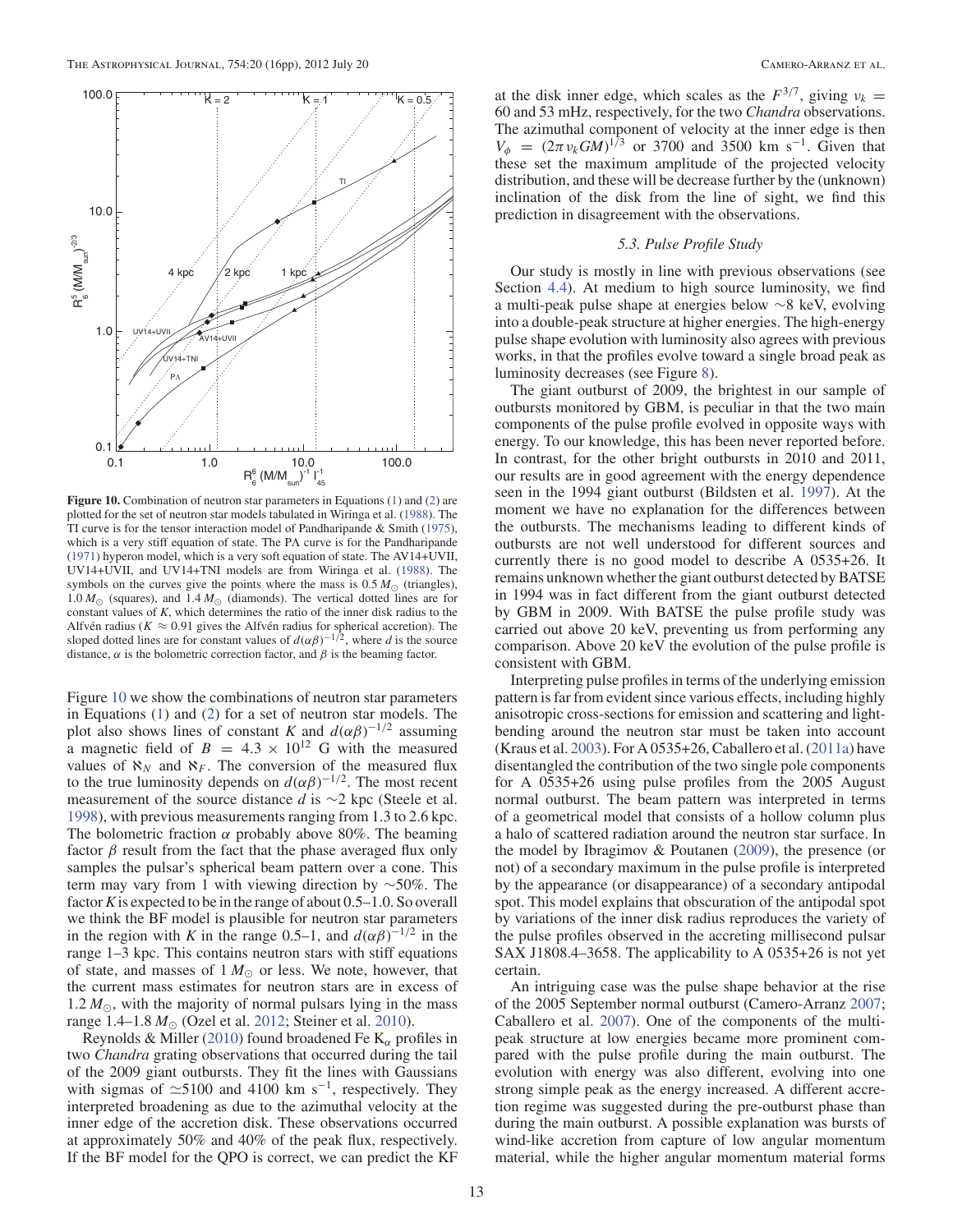

**Figure 11.** Zoom of Figure <sup>1</sup> from <sup>∼</sup>2002 August up to 2011 March. We can see the anti-correlation of the H<sup>α</sup> EW and the visual magnitude, with each giant X-ray outburst occurring during a decline phase of the optical brightness. (A color version of this figure is available in the online journal.)

an accretion disk, which feed the main part of the outburst. Caballero et al. (2007, 2008) found a change of the cyclotron line energy up to ∼50 keV during this period and no significant change in the spin frequency up to the time the main outburst began. Postnov et al. (2008) proposed that magnetospheric instabilities developing at the onset of the accretion were the origin of the flaring activity. This may explain the difference in the cyclotron line energy and energy-dependent pulse profiles that remained stable as the neutron star starts spinning up and the flaring activity disappears. We point out that for A 0535+26 while the profile changes in the later stages of an outburst the line actually seems stable (Caballero et al. 2010).

In contrast, during the double-peaked outbursts of 2009 August and 2010 July (see Figure 2) no changes in the shape of the pulse profile were found in the present work. Also no change of the cyclotron line energy was found by Caballero et al. (2009) for the former outburst. We leave as an open question whether these pre-outbursts peaks are related to the formation and/or evolution of the disk around the Be star.

# *5.4. Be-disk–Neutron-star Interaction*

In this study we have shown how the  $H\alpha$  line is practically always in emission, except for a small period around MJD 51000, telling us about the presence of a persistent but variable Be disk. In the long term, the optical brightening of the Be star, besides large negative values of the  $H\alpha$  EW, seems to precede the apparition of episodes of high X-ray luminosity (and neutron star spin-up), including giant X-ray outbursts, indicating that the variations in the circumstellar structure are the precursors of this X-ray activity. This behavior has been observed in other BeXRBs, as for instance in EXO 2030+375 (Wilson et al. 2008). We have also observed that the onset of both normal and giant outbursts are initiated near periastron. Although this does not fit the Stella et al. (1986) picture of type II outbursts with timing unrelated to the underlying orbital period.

Taking a closer look, the Be star lost and renewed its circumstellar disk during the period from ∼1996 until 2005. After this period the H $\alpha$  EW and the optical brightening were no longer correlated. Figure 11 shows that after ∼MJD 52500 (2002 August) each giant X-ray outburst occurred during a decline phase of the optical brightness. It is interesting that the H $\alpha$  showed a strong emission, while its optical brightness had a decreasing trend before and after the 2009 giant X-ray outburst. That is, the Hα EW and the *V*-band brightness showed an anticorrelation. Yan et al. (2012) propose that this anti-correlation may indicate that a mass ejection event took place before the 2009 giant X-ray outburst.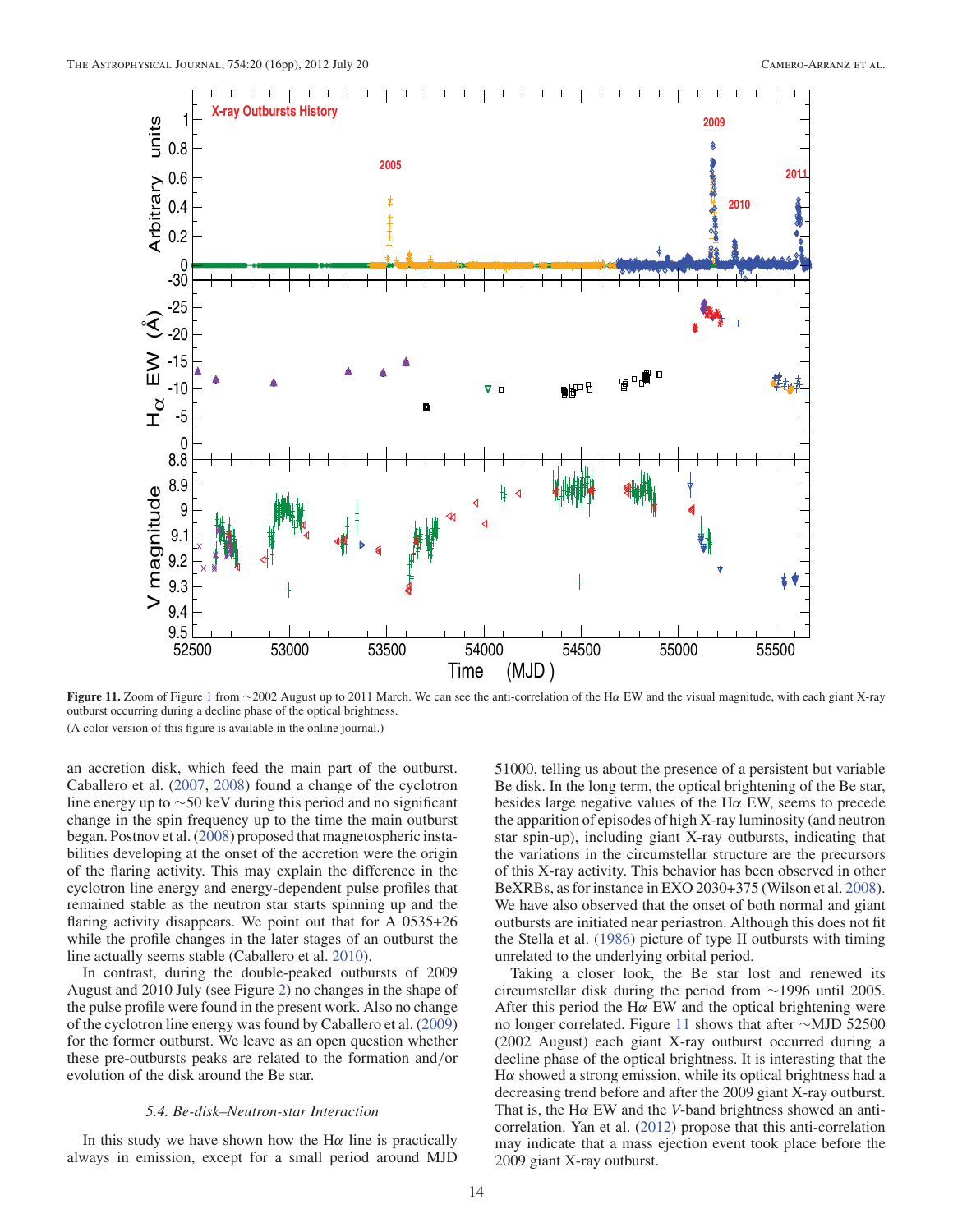The H $\alpha$  EW measurements (see, e.g., Haigh et al. 2004; Grundstrom & Gies 2006) implies this was the largest Be disk observed in the system since its discovery. This may explain the unusually active period of A 0535+26 in X-rays. The decreasing trend and drastic optical spectroscopic variability after this 2009 December giant outburst has also been recently reported by Moritani et al. (2011). However, their measurements of the Hα EW before and during the 2009 giant outburst are much lower than our values and those from Yan et al. (2012). Most likely these differences are not real, but the product of two different instrument systems (spectral resolution and continuum determinations).

#### *5.4.1. Recent* H α *Line Profile Evolution*

It is interesting to compare (Figure 4) the H $\alpha$  line profiles of the disks before, during, and after the giant outbursts in 2009 December (left hand panel) and 2011 February (right hand panel), as observed by the FRODOSpec spectrograph  $(R \sim 5000)$  on the LT. These data present a far higher time resolution (∼ few days) than that typically obtained around the time of previous bursts (∼1 month).

Throughout the 2009 outburst the  $H\alpha$  profile was consistently single peaked with a slightly asymmetric profile characterized by a broader blue wing, and no significant change can be seen around the time of outburst. A comparison with the higher resolution ( $R \sim 30,000-60,000$ ) but more infrequent spectra presented by Moritani et al. (2011), over the same time period, shows the same basic structure, although they are able to resolve the peak which shows a double peak with velocity separation of  $\sim$ 100 km s<sup>-1</sup>. On occasions small additional absorption and emission features are also seen in their spectra. We note that Naik et al. (2012) did not find any major changes in a series of *JHK* spectra taken during the X-ray quiescent phase and the giant X-ray outburst in 2011 February–March.

In late 2010 (prior to the 2011 February outburst) the disk can be seen to be in a very different state, with an  $H\alpha$  EW of only half that seen in late 2009 and early 2010. The profile is double peaked with a separation corresponding to  $\sim$ 270 km s<sup>-1</sup>. Most striking are the rapid  $V/R$  (violet/red) variations in the strength of the two peaks. These have a period of ∼25 days and can be seen to repeat over two cycle from late 2010 October until mid 2010 December. This is far shorter than the typical  $~\sim$ 1000 day periods seen in isolated Be stars (Hummel 1998).  $V/R$  variations with a timescale of ∼1 yr were noted from A 0535+26 in the period following the giant outburst of 1994 February/March by Clark et al. (1998; from 1994 September until late 2006), who attributed them to the presence of a global one-armed oscillation (Okazaki 1991). From mid 2010 December the profile changes again, with the blue peak remaining dominant and the red wing broadening as a red component moves to higher velocities. No specific change at the time of the 2011 February outburst is obvious, with the red wing simply continuing its move to higher velocities.

A general pattern of behavior may start to be inferred from the behavior of the system following the 1994 March and 2009 December giant outbursts, where the disk becomes weaker and shows  $V/R$  variability commencing ∼6 months following a giant outburst. Following the model of Okazaki & Negueruela (2001; which is consistent with the variability of the circumstellar disk after the 2009 giant X-ray outburst), it is important to note that those disk changes are not caused by the outburst, but rather that the outburst is a signal that changes in the

disk are underway, presumably due to changes in the truncation resonance radius. If this pattern is to be believed, then when the source becomes observable again in 2011 September, we would expect the disk strength and associated line profile to differ from that presented in 2011 April. In this overall picture what is still an open question is the mechanism/s that trigger a giant outburst.

## 6. CONCLUSIONS

A 0535+26 exhibits an unpredictable X-ray behavior, with long periods of quiescence related to an absence of  $H\alpha$  in emission, with periodic normal outbursts generally taking place before and/or after a giant outburst. Some peculiar normal outbursts of A 0535+26 present a double-peaked structure, with the origin of these pre-outburst peaks still unknown. Our study of the spectral variability of this source using GBM data from recent outbursts shows that there is a hardening of the spectrum as the flux intensity increases.

Our pulse profile study for A 0535+26 confirms in general previous results. However, for the brightest outburst monitored by GBM in 2009 December, we found that the two main components of the pulse profile evolved in opposite ways with energy, which to our knowledge has been never reported before. A hard 30–70 mHz X-ray QPO was detected with GBM during this giant outburst. The new insights are that it becomes stronger with increasing energy and disappears at energies below 25 keV. Current models cannot explain these observations.

In spite of the fact that in the long term a strong optical/X-ray correlation has been found for this BeXRB, however, it is still difficult to foresee when a giant outburst is going to take place and therefore what the trigger mechanism might be. On the other hand, in the medium term the  $H\alpha$  EW and the *V*-band brightness show an anti-correlation after ∼2002 August (MJD 52500). Each giant X-ray outburst occurred during a decline phase of the optical brightness, while the H $\alpha$ showed a strong emission. We would like to point out that the large event that came after the 2009 December giant outburst does not follow the standard classification as either type I or type II outburst.

The Be circumstellar disk was exceptionally large just before the 2009 December giant outburst. Most likely this was the origin of the unusual recent X-ray activity of this source. In late 2010 and prior to the 2011 February outburst, rapid  $V/R$ variations are observed in the strength of the two peaks of the Hα line, with a period of  $\sim$ 25 days, suggesting the presence of a global one-armed oscillation. A general pattern of behavior is proposed in this work, where the disk becomes weaker and shows  $V/R$  variability beginning ∼6 months following a giant outburst.

A.C.A. and M.H.F. acknowledge support from NASA grants NNX08AW06G and NNX11AE24G. P.J. acknowledges support from NASA Postdoctoral Program at NASA Marshall Space Flight Center, administered by Oak Ridge Associated Universities through a contract with NASA. J.G.S. acknowledges the Instituto de Astrofísica de Andalucía (CSIC) for allowing us to access to the 0.9 and 1.5 m telescopes at the OSN at the Observatorio de Sierra Nevada (Spain). A.C.A thanks to Alessandro Pappito for providing very useful information on millisecond accreting X-ray pulsars. We thank to all the *Fermi*/GBM Occultation team for its help and in general to all the GBM team based in Huntsville, Alabama.